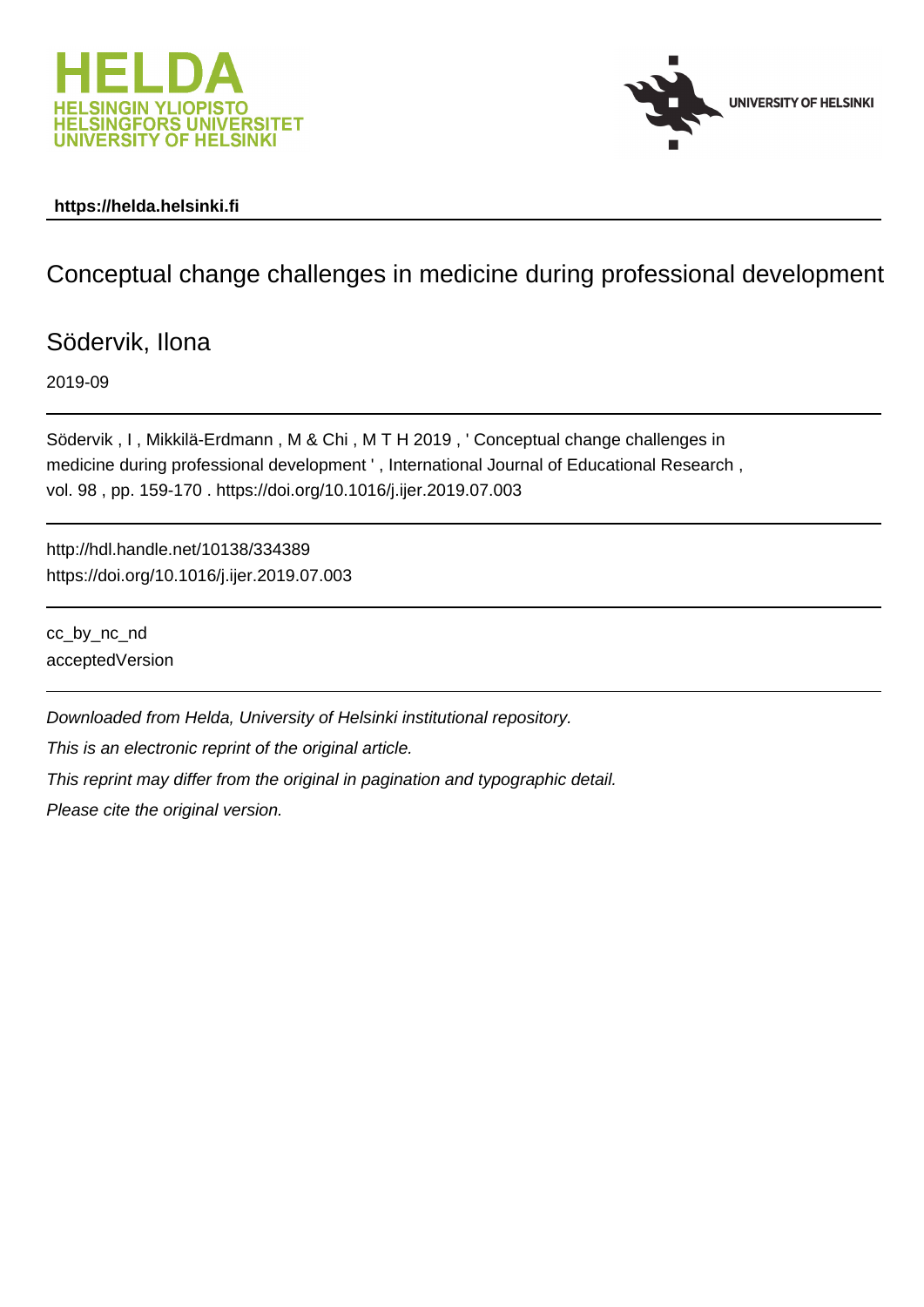## **Conceptual change challenges in medicine during professional development**

**Södervik, I., Mikkilä-Erdmann, M. & Chi, M.**

#### **Abstract**

This study investigates professional development during medical studies from a conceptual change perspective. Medical students' conceptual understanding and clinical reasoning concerning the central cardiovascular system were investigated during the first three years of study. Professional development was inspected from the perspectives of biomedical knowledge, clinical knowledge and skills needed to solve a patient case. Biomedical misconceptions regarding false beliefs and mental models were detected. Students with misconceptions were more likely to give lower level answers in clinical application tasks and to make inaccurate diagnoses compared to those students who had accurate conceptual understanding. Based on the results, pedagogical suggestions are discussed.

*Keywords:* professional development; misconception; conceptual change; medical education; higher education

## *Highlights*

- Differences in biomedical and clinical knowledge among medical students exist
- False beliefs and mental model misconceptions among students were detected
- Instruction supported belief revision but not mental model transformation
- Quality of biomedical knowledge was related to success in clinical tasks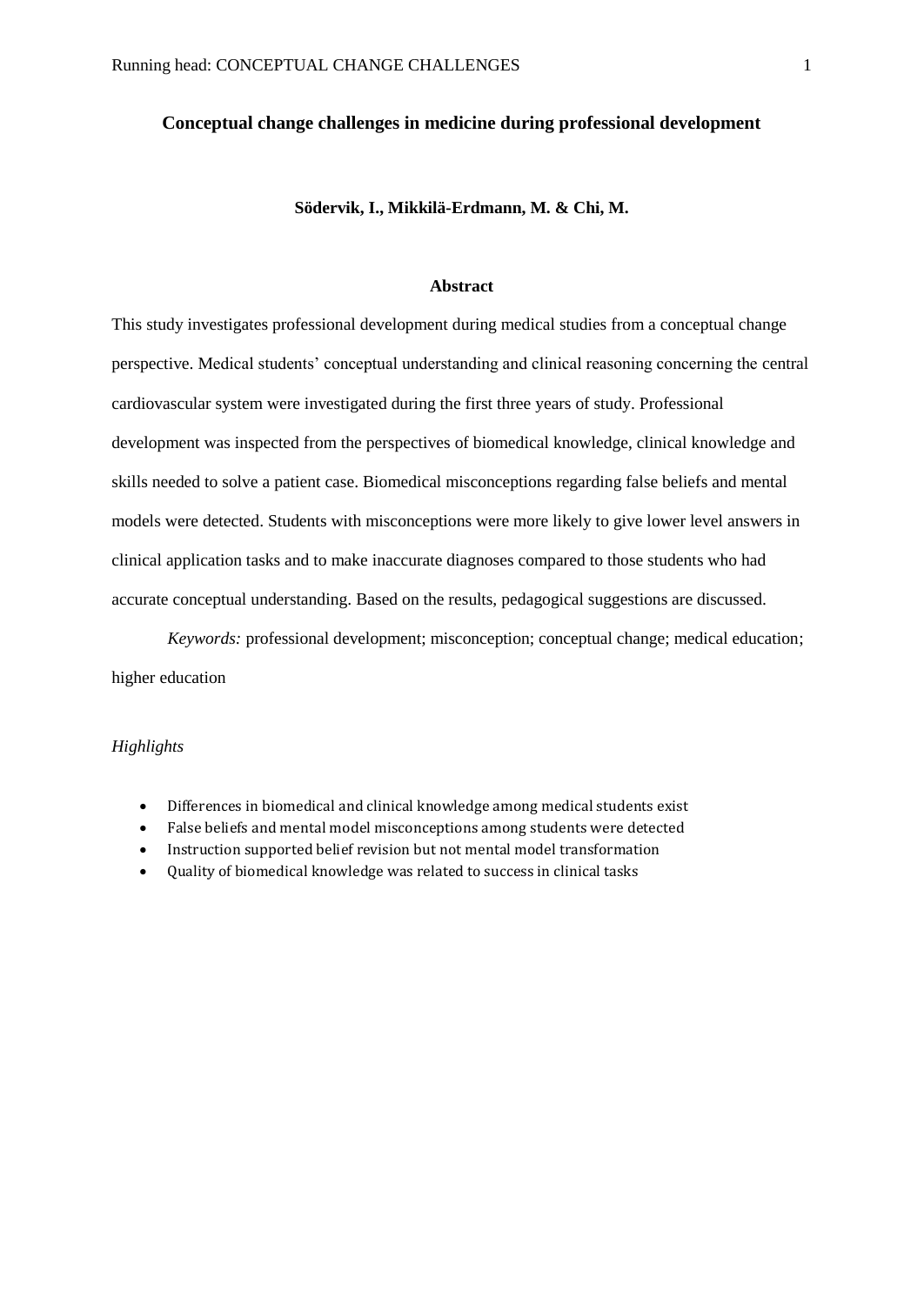### **The Role of Prior Knowledge in Learning**

Over the past decade, research has conclusively shown that students come to science lessons loaded with expectations, previous knowledge and prior conceptions that in some cases significantly contradict the scientific view (Broughton, Sinatra, & Nussbaum, 2013; Carey, 1985; Chinn & Brewer, 1993; Diakidoy, Kendeou, & Ioannides, 2003; Duit & Treagust, 2003; Limón, 2001; Mason, 2001; Södervik, Vilppu, Österholm, & Mikkilä-Erdmann, 2017; Vosniadou, 1994; 2013; Vosniadou & Skopeliti, 2005). Currently, learning researchers agree that the main barrier to learning is often not what the student's knowledge structures lack, but what the student has, namely, alternative conceptual frameworks for understanding the particular phenomenon to be studied (Carey, 2000).

To reach a scientific understanding at university often means reorganising one's existing knowledge structures and sometimes even abandoning certain existing conceptions – a process that usually happens gradually and suggests intentional learning and teaching (e.g., Sinatra & Pintrich, 2003). This kind of learning is described using the theories of conceptual change (see Limón  $\&$ Mason, 2002; Posner, Strike, Hewson, & Gertzog, 1982; Vosniadou, 1994). There has been only few studies considering the need of conceptual change type of learning during professional development in higher education (see however, Boshuizen & Schmidt, 2008; Flaig et al., 2018). Nevertheless, increasing evidence exists that conceptual learning of complex contents poses serious challenges not only for children but also for university students (e.g., Södervik et al., 2017).

When investigating conceptual understanding related to professional development, a domainspecific perspective is needed. It is well established that for expertise to be achieved, the kinds of conceptual changes necessary are often fundamentally different for different domains and even subdomains, and knowledge and the associated skills to use that knowledge develop simultaneously and interdependently (Boshuizen & Schmidt, 2008; Treagust & Duit, 2008). However, there is very little research related to discipline-specific development of expertise that identifies those domain-specific challenges of learning. Thus, in this paper, we focus on a cornerstone of professional expertise – namely the domain-specific conceptual understanding from a conceptual change research perspective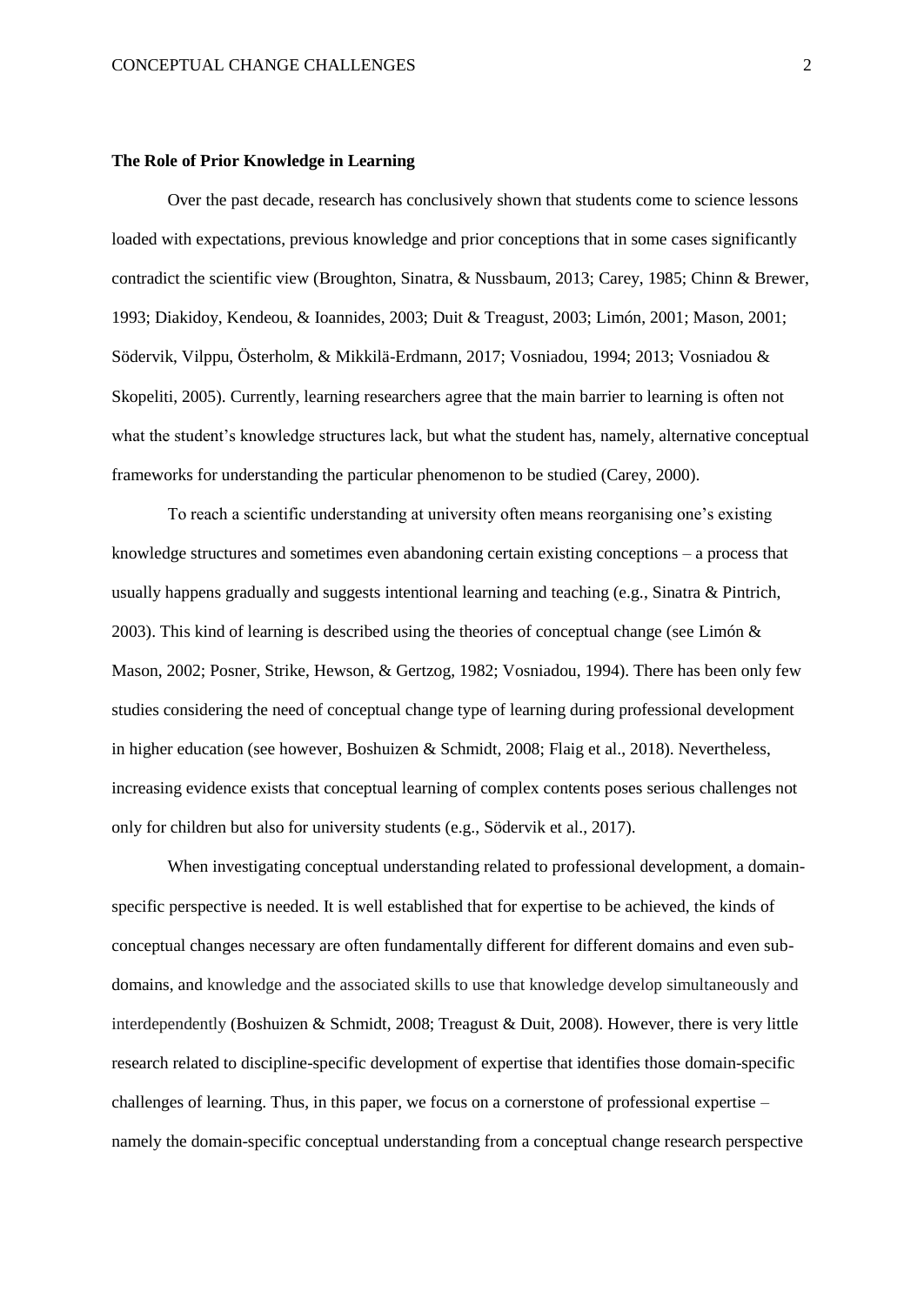– and illustrate this in the medical context related to one of the most central content areas, the central cardiovascular system (CCVS).

During the school years, the CCVS is studied several times from elementary school to high school, and it is also one of the first topics covered in medical education at the university level. Understanding of this content requires learning a great number of individual concepts as well as their interrelations. For example, the heart is composed of a large myocardial muscle and four chambers building up the structural properties of the organ. However, one also needs to understand how the structure of the human heart, consisting of a muscle, relates to its function of pumping blood. Further, one must know how the structure relates to the behaviour in the human body and how behaviour relates to the function. These questions are related to biomedical knowledge (e.g., anatomy and physiology), which is typically studied in a 2.5-year preclinical phase of medical studies.

## **Biomedical knowledge and clinical reasoning in medical education**

In recent decades, several studies have aimed to understand how medical students acquire a high level of competence on their way from novices to intermediates and finally to becoming medical experts (e.g., Kuipers & Kassirer, 1984; Schmidt & Boshuizen, 1993; Schmidt & Rikers, 2007). There is a general consensus that basic science or biomedical knowledge provides a foundation for clinical knowledge (Kaufman, Keselman, & Patel, 2008; Woods, 2007), and recent studies have shown that students with better biomedical knowledge succeed better in clinical reasoning tasks (e.g., Södervik et al., 2017).

Different theories have been developed concerning how medical students construct a coherent understanding of biomedical and clinical knowledge during their studies, thereby gradually learning to solve complex clinical problems (e.g., Boshuizen & Schmidt, 1992; de Bruin, Schmidt, & Rikers, 2005; Feltovich & Barrows, 1984; Kuipers & Kassirer, 1984; Patel, Evans, & Groen, 1989; Schmidt & Boshuizen, 1993). Patel et al. (1989) argued that biomedical knowledge and clinical knowledge can be considered worlds apart, meaning that clinical knowledge and biomedical concepts construct separate knowledge structures; hence, biomedical knowledge is involved in clinical reasoning only in the sense that it provides coherence when solving exceptionally complex patient cases. However,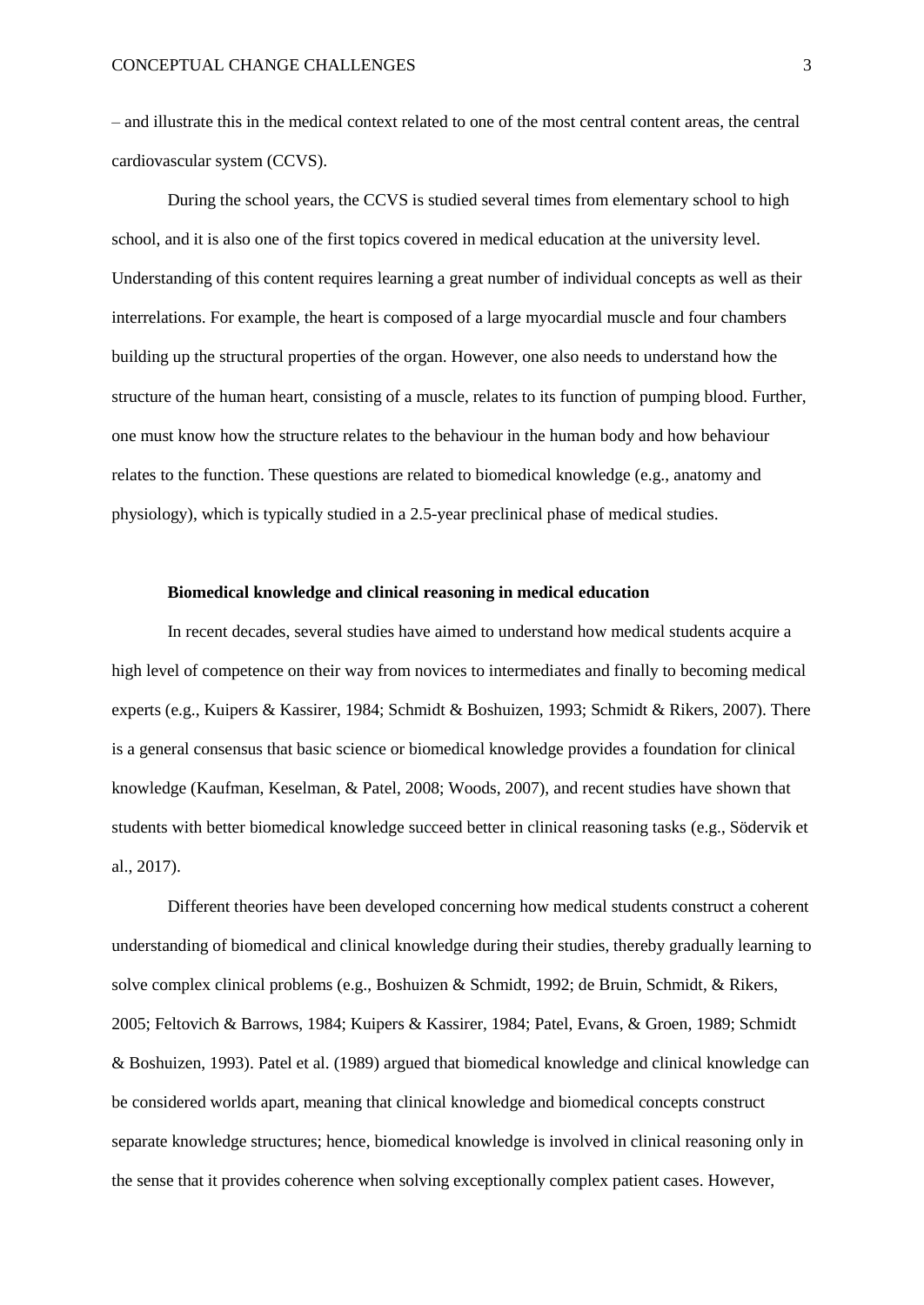currently, there is more empirical evidence supporting another perspective, wherein biomedical and clinical knowledge need to be integrated (i.e., encapsulated) for medical expertise to be achieved (Boshuizen, van de Wiel, & Schmidt, 2012).

According to this current understanding, the development of expertise requires processes at different levels: conceptual understanding together with conceptual change**,** knowledge integration and learning the links between theoretical knowledge and practice (Boshuizen & Schmidt, 2008). In the preclinical phase, which takes approximately the first 2.5 years of medical studies, the students' main aim is to build an extensive understanding of basic scientific knowledge, such as the anatomy and physiology of the human body. However, previous research has shown that the learning of biomedical contents poses challenges for medical students and often suggests the abandoning of certain misconceptions (e.g., Södervik et al., 2017). Later, during the clinical phase, biomedical knowledge needs to be integrated or encapsulated with clinical knowledge (understanding of so-called clinical applications; e.g., dysfunction of valves in veins causes the syndrome varicose veins when the blood is not able to return to the heart normally). Thus, successful professional development during medical education allow biomedical knowledge to become constructed into knowledge structures that comprise concepts under which many lower-level details and interrelations of information are organised (see Schmidt & Boshuizen, 1993; Schmidt & Rikers, 2007; Van de Wiel, Boshuizen, & Schmidt, 2000). Hence, by successfully navigating these processes, students gradually learn to solve complex clinical patient cases effectively and accurately, a skill that requires integration of theoretical knowledge and practical skills. However, both learning researchers, who have studied learning in the medical context (e.g., Södervik et al., 2017), as well as medical educators (e.g., Badenhorst, Mamede, Hartman, & Schmidt, 2015) know that these processes pose more challenges for some medical students than for others. We argue that to a great extent this is because of misconceptions and consecutive conceptual change challenges that many students struggle with during professional development (see also Coulson, Feltovich, & Spiro, 1989).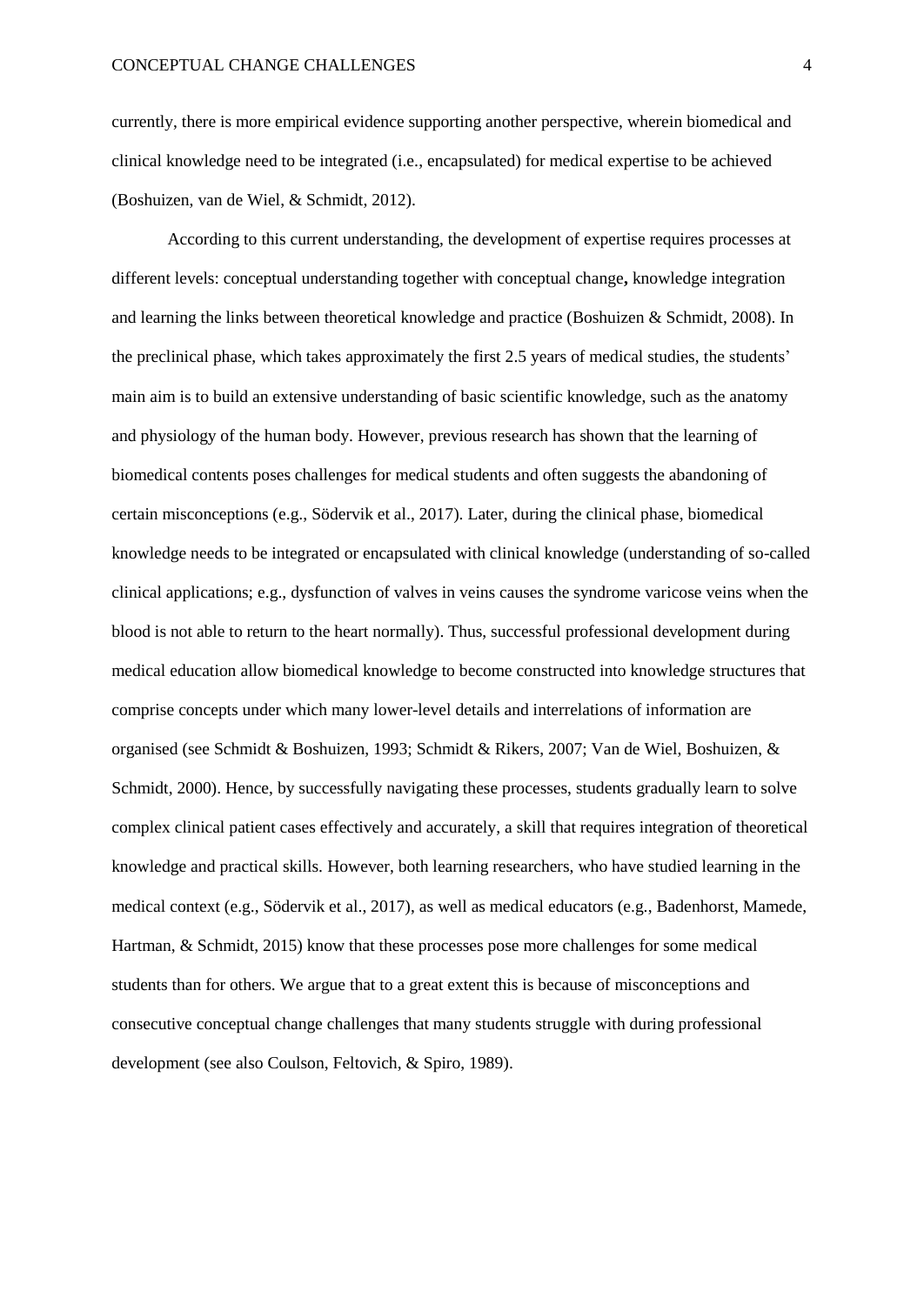-

### **Misconceptions with Different Dynamics as a Hinderance for Learning**

According to Chi (2008), knowledge can be misconceived at three levels of complexity, including false beliefs, mental models, and ontological categories (Chi, 2008). The most basic level of misconception<sup>1</sup> is the false belief, which is a single incorrect idea that can usually be stated in a single proposition (Chi, 2013). False beliefs concern factual-level misconceptions. When knowledge is misconceived at the false-belief level, students have one or more incorrect individual beliefs about certain content that they are about to learn. For example, if a student thinks that all blood vessels have valves, this is in direct contradiction to the correct proposition that only veins have valves. False beliefs are thought to be relatively easy to rectify because they do not require radical restructuring of a mental model but rather a belief revision (Chi, 2008).

The next level of misconceptions according to Chi (2008) is that of flawed mental models. A mental model is a representation constructed by a learner that allows him or her to make inferences and reason qualitatively about a process or system (Gentner & Stevens, 1983; Johnson-Laird, 1983). It has a similar relation structure to that of the phenomenon it represents and is often described as an analogue representation (see also, Spiro, Feltovich, Coulson, & Anderson, 1989). It consists of multiple propositions and features as well as interrelationships between those features. Some of these relations are not represented explicitly as propositions and may be inferred from the features of the model. Thus, mental models are not simply a collection of individual beliefs, but because they possess complex interrelationships between propositions, they have a cohesive integrated structure (Chi, 2013). Because of this, even though a student may possess several correct individual beliefs about a scientific phenomenon, he or she may still have a flawed mental model. For example, about half of the eighth grade students in Chi's (2013) study had an initial single-loop model of the human

<sup>&</sup>lt;sup>1</sup>These misinterpretations can be called misconceptions, misconceived prior knowledge, naïve beliefs, alternative conceptions, alternative beliefs, naïve conceptions or misinformation, depending for example on the perspective and underlying assumptions about cognition and learning (e.g., Driver, 1989; Hewson, 1982; Scott, Dyson, & Gater, 1987). Although being aware that the term misconception is arguable (for example, because learning of science phenomena is a gradual process and certain naïve conceptions can be considered important transitional periods towards a better scientific understanding), in this paper we use this term and define it as a conception that is not in unison with current scientific understanding.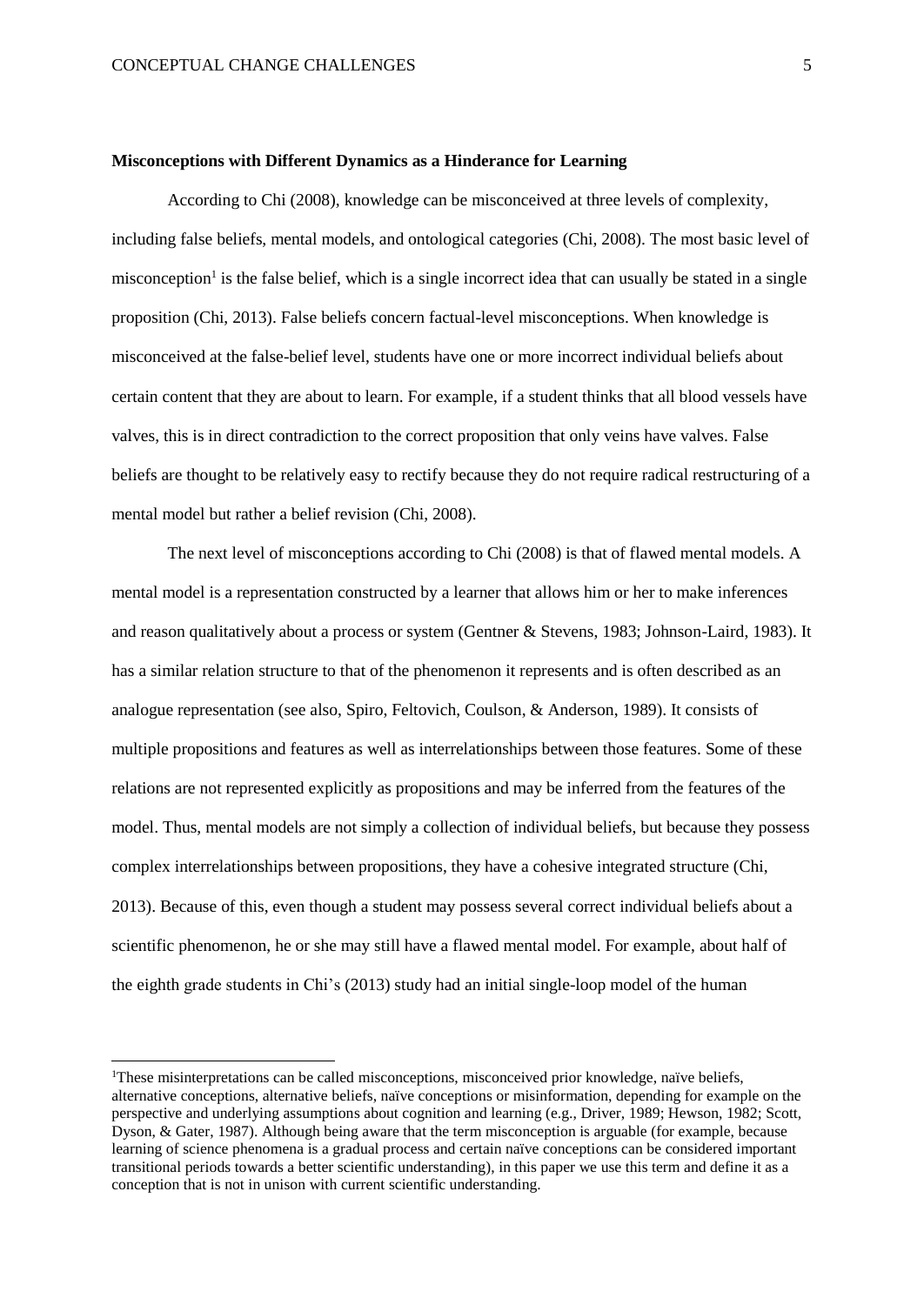## CONCEPTUAL CHANGE CHALLENGES 6

circulatory system. According to this flawed model, blood goes to the heart to be oxygenated, then it is pumped to the rest of the body and after that back to the heart (in contrast, the correct double-pump model has two paths, with systemic and pulmonary circulations working simultaneously). Conceptual change at the level of mental models can be called mental model transformation.

The third and most complex level of misconceived prior knowledge according to Chi (2008) is the ontological level, where conceptual change requires a category shift. Misconceptions at this level occur when students misattribute a scientific phenomenon to one kind of category versus another (Chi, 1997; 2005). This means that if students' prior conceptions belong to one branch of ontological category and correct conceptions belong to another branch, they conflict by definition of kind or ontology, and therefore conceptual change requires a shift across ontological categories. Chi (2005) defined two broad ontological categories for scientific processes: direct and emergent processes. Direct processes are those in which the components of a system directly cause changes in other aspects/components of the system. The circulatory system is a good example of such direct processes, where the organisation of different parts (e.g., two loops of blood flow, one between the heart and the body and the other between the heart and lungs) dictates how the blood flows in the system (Chi, 2012). In emergent processes, instead, the system level activity emerges from the interaction of many different components acting simultaneously and cannot be attributed to direct causal effects of any one component or part (e.g., diffusion).

#### **Research Questions**

In order to investigate the professional development of medical students from novices towards intermediates, we synthesise data from studies conducted in Finland among one cohort of medical students<sup>2</sup> and ask: 1. How accurate are medical students' representations related to the CCVS, and how do students' representations change during the first two study years? and 2. How many students have misconceptions (false beliefs, mental model misconceptions or ontological misconceptions) of the scientific model concerning the CCVS at different measurement points during the first two study years? Lastly, we inspect the relationship between biomedical misconceptions and clinical reasoning

-

<sup>2</sup>Results related to the data of this paper are published also in Ahopelto et al. (2011) and Södervik et al. (2017).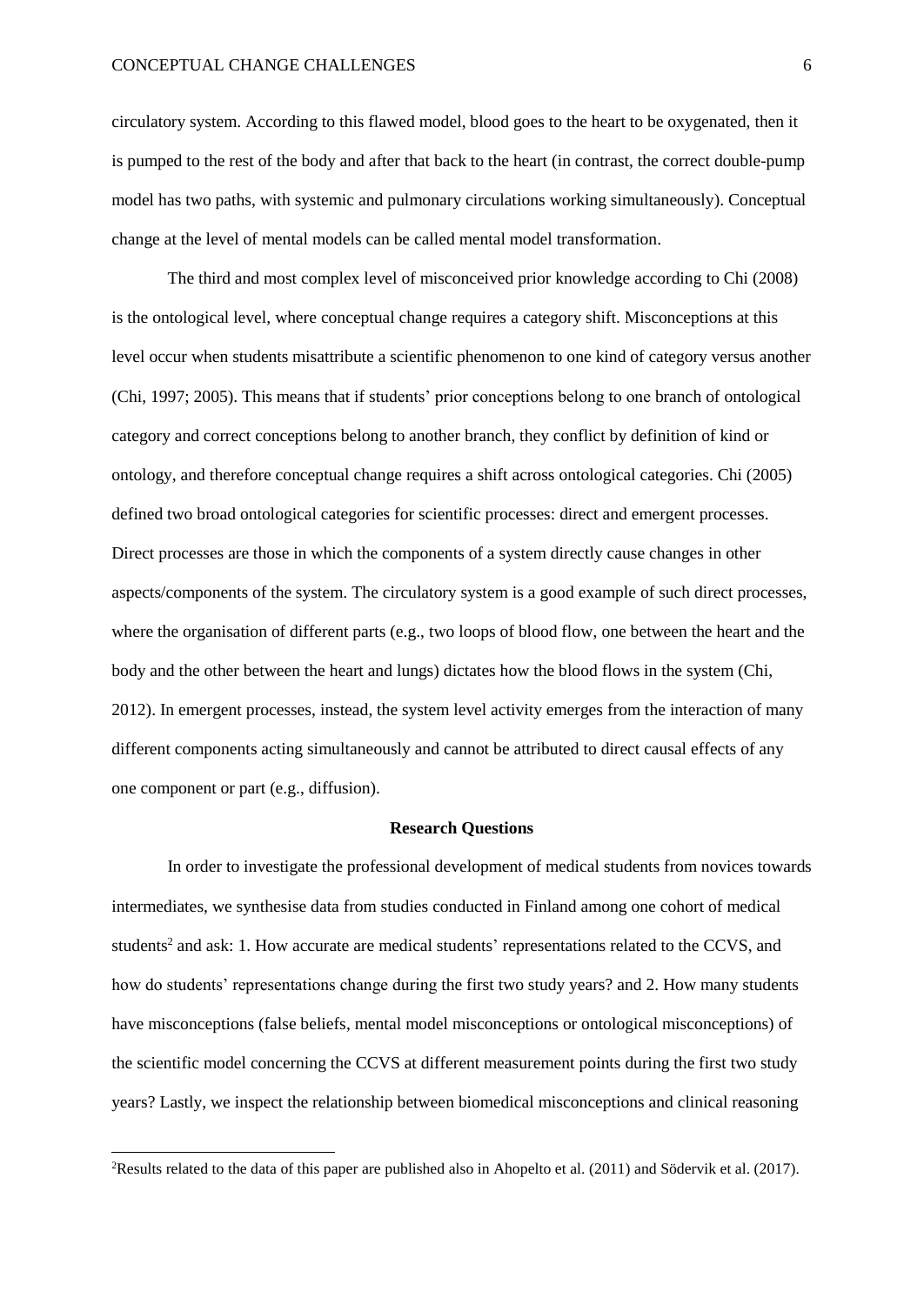by asking: 3. How is success in biomedical assignments related to one's ability to solve a clinical application task, operationalised by one open-ended task concerning varicose veins and oedema? and 4. Is there a difference in performance on a later patient case task (concerning pulmonic embolus) measuring clinical skills between those who had and who did not have content-related biomedical misconceptions?

## **Methods**

## **Design**

The research design is presented in Table 1. Students' conceptual understanding related to the biomedical knowledge of CCVS was measured three times during first two study years. In Study Year 1, a baseline measurement, with a biomedical task was accomplished at the beginning of a cardiovascular course as part of the teaching session. The first follow-up, with the very same biomedical task, was accomplished after this cardiovascular course. In Study Year 2, the second follow-up data were collected in the second semester, and in addition to biomedical tasks, there was one clinical application task suggesting clinical reasoning together with biomedical knowledge. In Study Year 3, there was a patient case task measuring participants' clinical reasoning skills. The patient case task suggested combining biomedical and clinical knowledge. All answers were given in written (paper and pencil) form.

| Baseline in<br>Study Year 1<br>$(N = 119)$     |                                          | First follow up in<br>Study Year 1<br>$(N = 119)$           | Second follow up in<br>Study Year 2<br>$(N = 119)$                              | Third follow up in<br>Study Year 3<br>$(n=31)$           |
|------------------------------------------------|------------------------------------------|-------------------------------------------------------------|---------------------------------------------------------------------------------|----------------------------------------------------------|
| Background<br>information                      | 6-week<br>conventional<br>cardiovascular | Biomedical drawing<br>task concerning the<br>cardiovascular | Biomedical open-<br>ended task concerning<br>the cardiovascular                 | Patient case text<br>concerning the<br>pulmonic embolism |
| Biomedical drawing<br>task concerning the      | course                                   | system                                                      | system                                                                          |                                                          |
| cardiovascular<br>system                       |                                          | Two biomedical<br>multiple-choice<br>questions              | Biomedical figure task<br>concerning the<br>pulmonary circuit                   |                                                          |
| Two biomedical<br>multiple-choice<br>questions |                                          |                                                             | Clinical application<br>task concerning<br>varicose vein<br>syndrome and oedema |                                                          |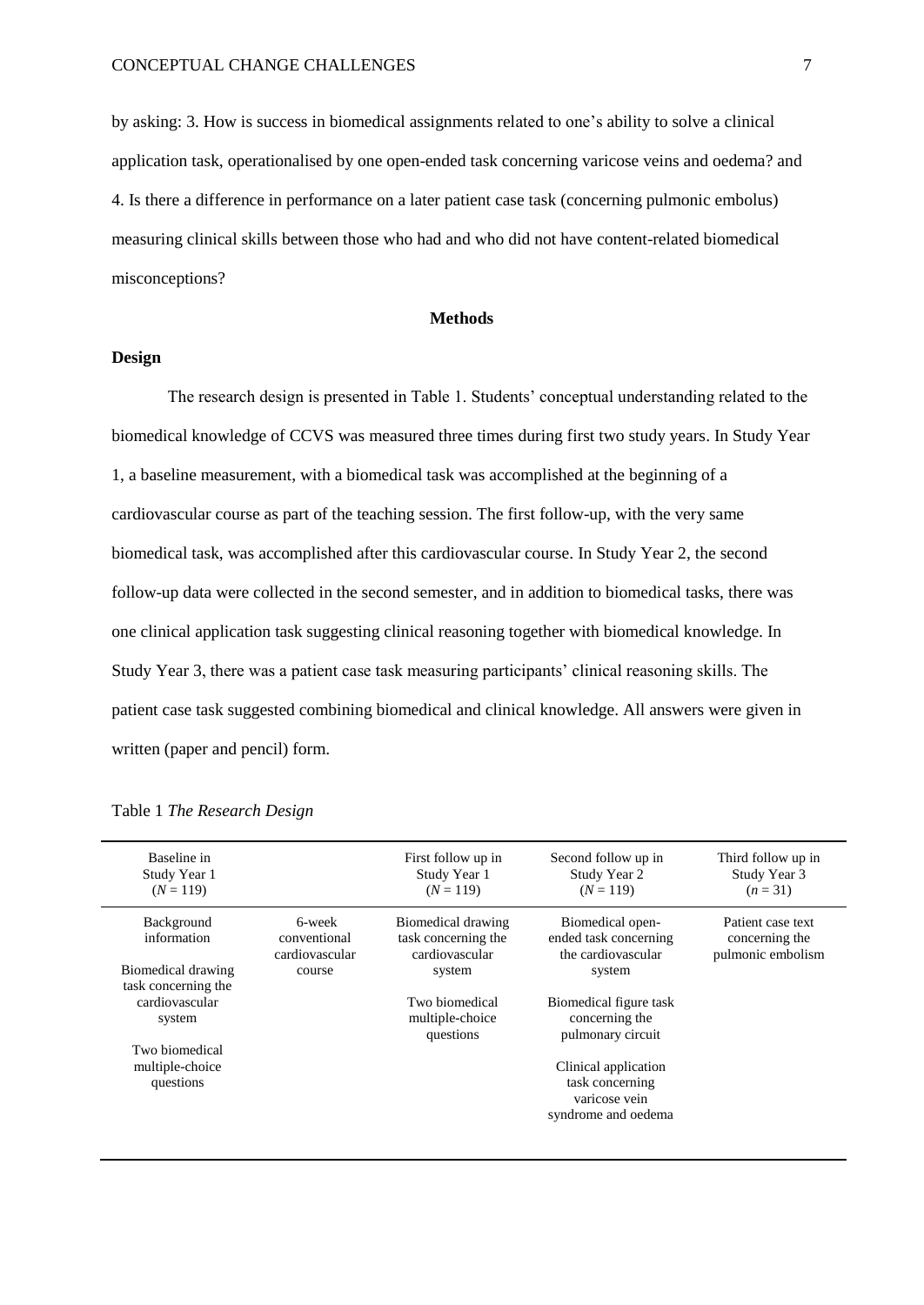## **Participants**

A total of 119 medical students from one Finnish medical school participated in the first three study phases (baseline, first follow up and second follow up). At the beginning of the longitudinal study, the students were, on average, 23 years of age (year of birth:  $M = 1987$ ,  $SD = 2.45$ ). A little more than half of the participants were women ( $n = 68$ ), and the rest ( $n = 51$ ) were men. From these students, a total of 31 students (women  $n = 24$ ; men  $n = 7$ ) participated in the fourth study phase (third follow up). Participation in all study phases was voluntary and informed consent was obtained.

## **Measurements**

**Biomedical tasks.** In the first year, students' representations of the CCVS were investigated before and after an authentic course. The study focused on investigating students' representations related to CCVS and on detecting the conceptual difficulties students have with the biomedical content of the anatomy and physiology of the human heart. The written assignment both at baseline and at the first follow-up was 'a) Draw the structure of the CCVS (the heart with the largest vessels). Name the structures. b) Explain how the blood flows in the structures you drew'. There were also two multiple-choice questions concerning the timing of the right and left ventricular contraction and the oxygen content of the blood flowing in the pulmonary veins:

1: 'the right ventricle of the heart contracts: a) before b) after c) at the same time as the left ventricle'

2. 'the pulmonary veins bring a) oxygen-rich blood from the lungs to the heart b) oxygen-

poor blood from the heart to the lungs c) oxygen-rich blood from the heart to the lungs'. The purpose of these multiple-choice questions was to examine further if the students correctly understood the systemic function of the cardiovascular system. The tasks were designed based on previous studies in which typical conceptual problems in understanding the content of the CCVS were identified (e.g., Michael et al., 2002).

In the second biomedical follow up during Study Year 2, the students' representations of biomedical understanding concerning the CCVS were examined again with two written assignments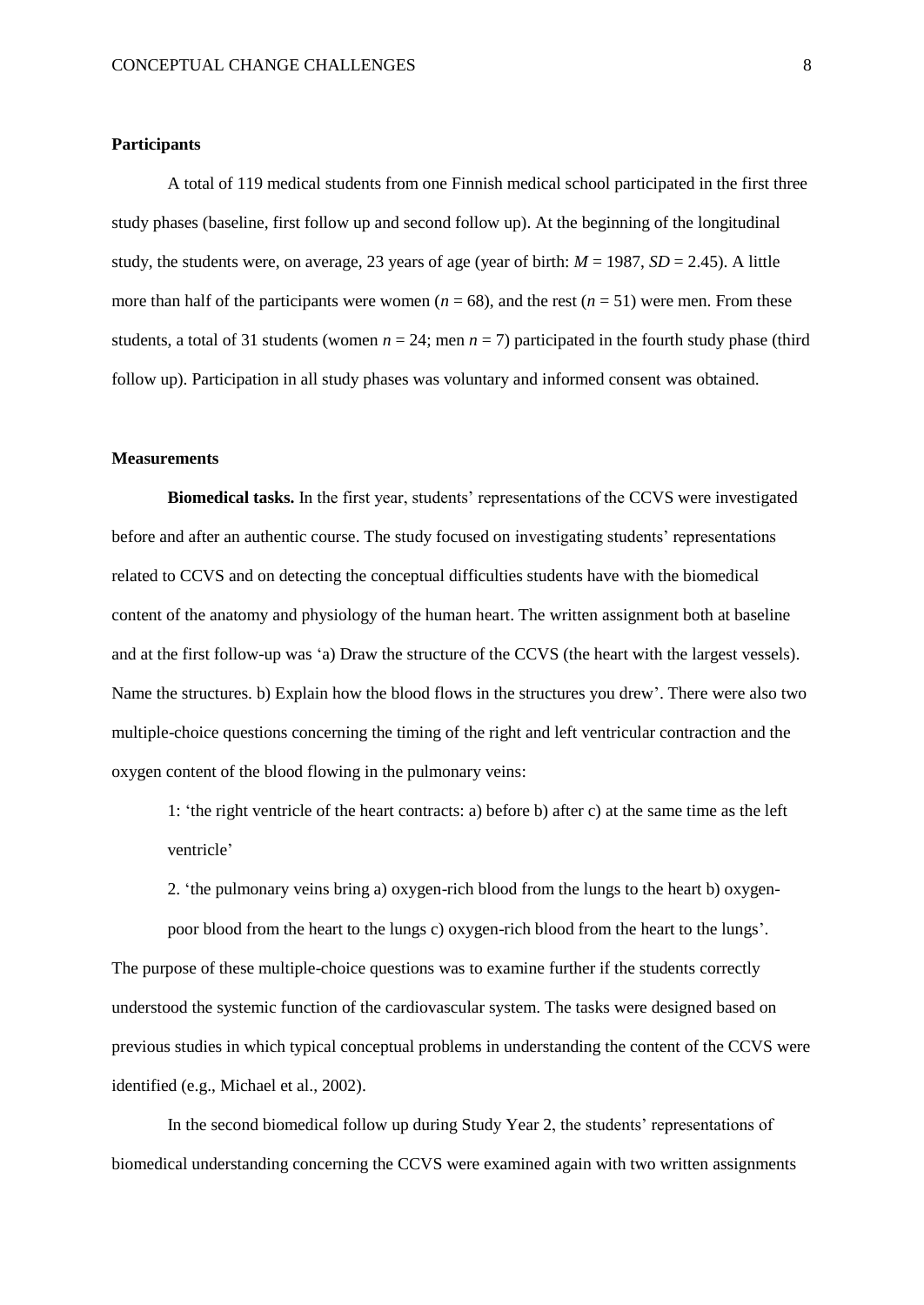## CONCEPTUAL CHANGE CHALLENGES 9

in order to determine changes in the level of the students' biomedical understanding. First was a biomedical question: 'Explain the path of a red blood cell from the left ventricle back to the same place'. Second was a figure task concerning the pulmonary circuit. After accomplishing this task (so that the sequential figure task would not affect the preceding answers), students were given a scheme of the pulmonary circuit and were asked to add arrows between the anatomical structures to indicate how the blood flows in the lesser circulation. The students were instructed that the number of arrows symbolised the number of the vessels (e.g., from the right ventricle via two pulmonic arteries to the lungs [one per lung] and from there via four pulmonic veins [two per lung] to the left atrium). The students were asked to mark the arrows with either a broken line to indicate oxygen-poor blood or an unbroken line to indicate oxygen-rich blood.

**Clinical tasks.** In addition to the biomedical tasks, there were two clinical reasoning tasks both handling venous thrombosis (superficial vs. deep-vein) and hence, both requiring understanding of biomedical knowledge related to the CCVS. The clinical application task in the second follow-up study during Study Year 2 concerned superficial venous thrombosis (i.e., varicose veins and oedema in the legs). The questions were: '1a) Why does a patient with varicose veins often suffer from oedema in the legs? 1b) Explain the mechanism of oedema'. Varicose veins and oedema are a very typical and relevant clinical problem that young physicians confront in everyday health care, and hence, understanding the pathophysiology of it is essential for medical students already in their first study years. Adequate response for the task suggested using biomedical knowledge related to the CCVS in the clinical context because understanding the pathophysiology of this disease requires knowing about the dysfunction of valves in blood vessels (but not all vessels, as solely veins have valves). However, unlike the task in Year 3, the clinical application task did not yet require solving a patient case, since the students had not yet learned about patient encounters.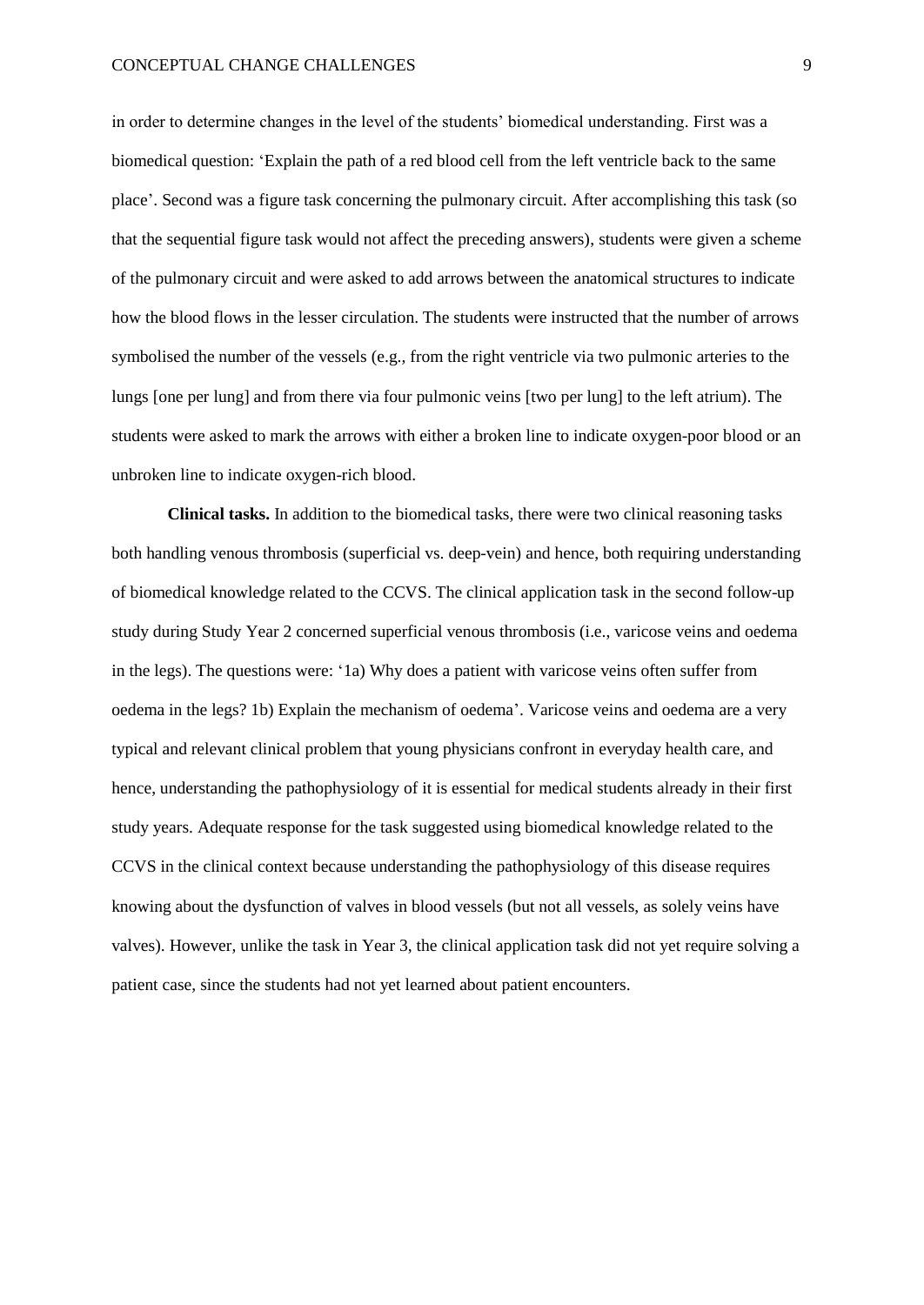In Study Year 3, a written patient case concerning deep vein thrombosis was used. This task<sup>3</sup> (Appendix A) suggested combining biomedical knowledge with clinical reasoning skills. The topic, pulmonary embolus, was chosen based on the fact that it was known to be familiar to the students; further, knowledge of the pathophysiology underlying this condition suggests an understanding of the biomedical content related to the CCVS. The patient case text (225 words) was written to simulate the phases of a patient encounter in a healthcare centre. Therefore, the text followed a patient case, including anamnesis (i.e., medical history of the patient), status and examination results from laboratory tests. After reading the case, the participants were asked to make a diagnosis.

The text was semantically categorised into different levels, as follows: key sentences (including relevant and essential information for the diagnosis), supplementary sentences (which included neutral information but still supported the reader in excluding incorrect options) and irrelevant sentences (containing irrelevant information). The relevant sentences were structured to fit to a typical but not the most prototypical manifestation of the disease (e.g., Charlin, Boshuizen, Custers, & Feltovich, 2007).

## **Data Analysis**

-

**Analysis of biomedical tasks.** The data from the biomedical questions in both years were analysed qualitatively and then quantified. Firstly, an analysis tool was constructed, in which a total of six links in Year 1 (Appendix B) and eight links in Year 2 (Appendix C) connected the central concepts of the cardiovascular system.

The participants' representations were scored using the tool so that correct scientific conceptions were marked with green links, which increased the total score by 2 points. In order to achieve a green link (e.g., between the boxes of aorta and periphery), the name of the structure (aorta) and its function (carries blood from the left ventricle to the systemic circuit) needed to be correctly

<sup>&</sup>lt;sup>3</sup>The patient case text was written by the first author and evaluated and commented on by two cardiology specialists (these experts also act as medical teachers having an understanding about the knowledge level of the third-year students) to guarantee the validity of the text content. After designing the text, it was piloted with six fourth-year medical students, and the readability of the text was improved regarding the comments received from the students.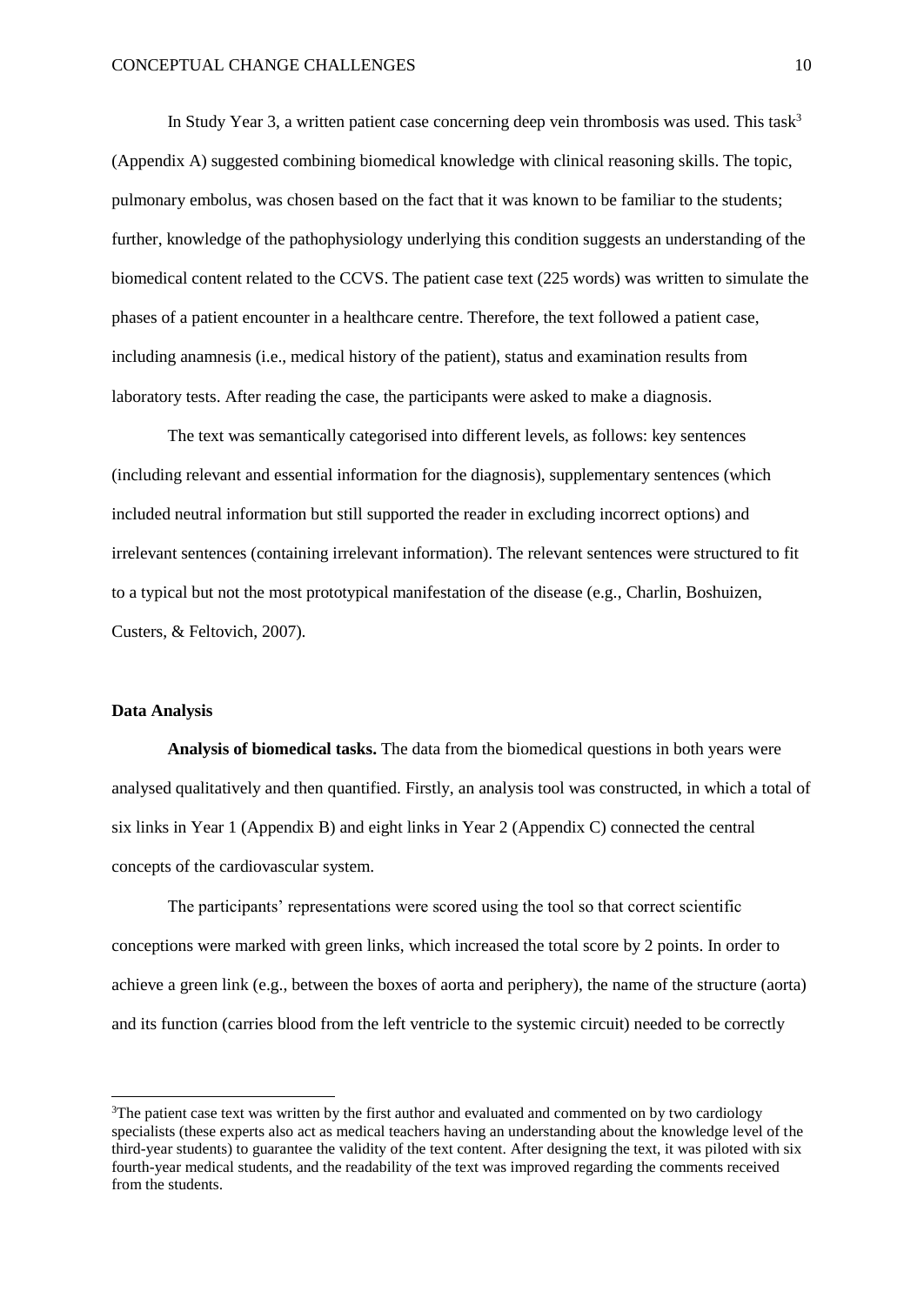#### CONCEPTUAL CHANGE CHALLENGES 11

declared. Over-simplified or insufficient conceptions (e.g., the name of the structure was missing, but the function was correctly explained) were marked with yellow links, which increased the score by only 1 point. Incoherent conceptions (e.g., correct answer on the drawing task but wrong in the written explanation) were marked in brown, which decreased the score by 1 point, whereas clear misconceptions were marked with red links, which decreased the score by 2 points. The link was left unmarked if neither the name nor the function of the structure was mentioned at all, which resulted in 0 points. The biomedical scores were standardised in order to have a comparable maximum score of 12 points in Years 1 and 2.

Consistent analyses enabled a comparison of students' biomedical understanding between Study Years 1 and 2, although the biomedical tasks varied between the years. By using this kind of analysis method, it was possible both to understand the model that the student had constructed as well as to detect in which part of the system the possible misconceptions occurred. An inter-rater reliability analysis was accomplished with 20% of the data, and Cohen's kappa value of reliability was found to be .906.

The analysis related to dynamics of misconceptions was conducted using a directed content analysis approach, in which codes of analysis are derived from theory before and during data analysis (Hsieh & Shannon, 2005). Misconceptions were classified on the categories of false beliefs, misconceptions at the mental model level and misconceptions at the ontology level.

False beliefs were misconceptions related to for example names or the number of central structures of the CCVS such as central vessels or structures of the heart. In contrast, misconceptions preventing understanding the function of the system as a whole, such as single-loop or serial loops conceptions, were categorised as mental model-level misconceptions. Misconceptions at the level of ontology could not be detected. Examples of categories of different dynamics of misconceptions are presented in Figure 1. Frequencies of students with different levels of misconceptions or a scientific model at different time points were calculated.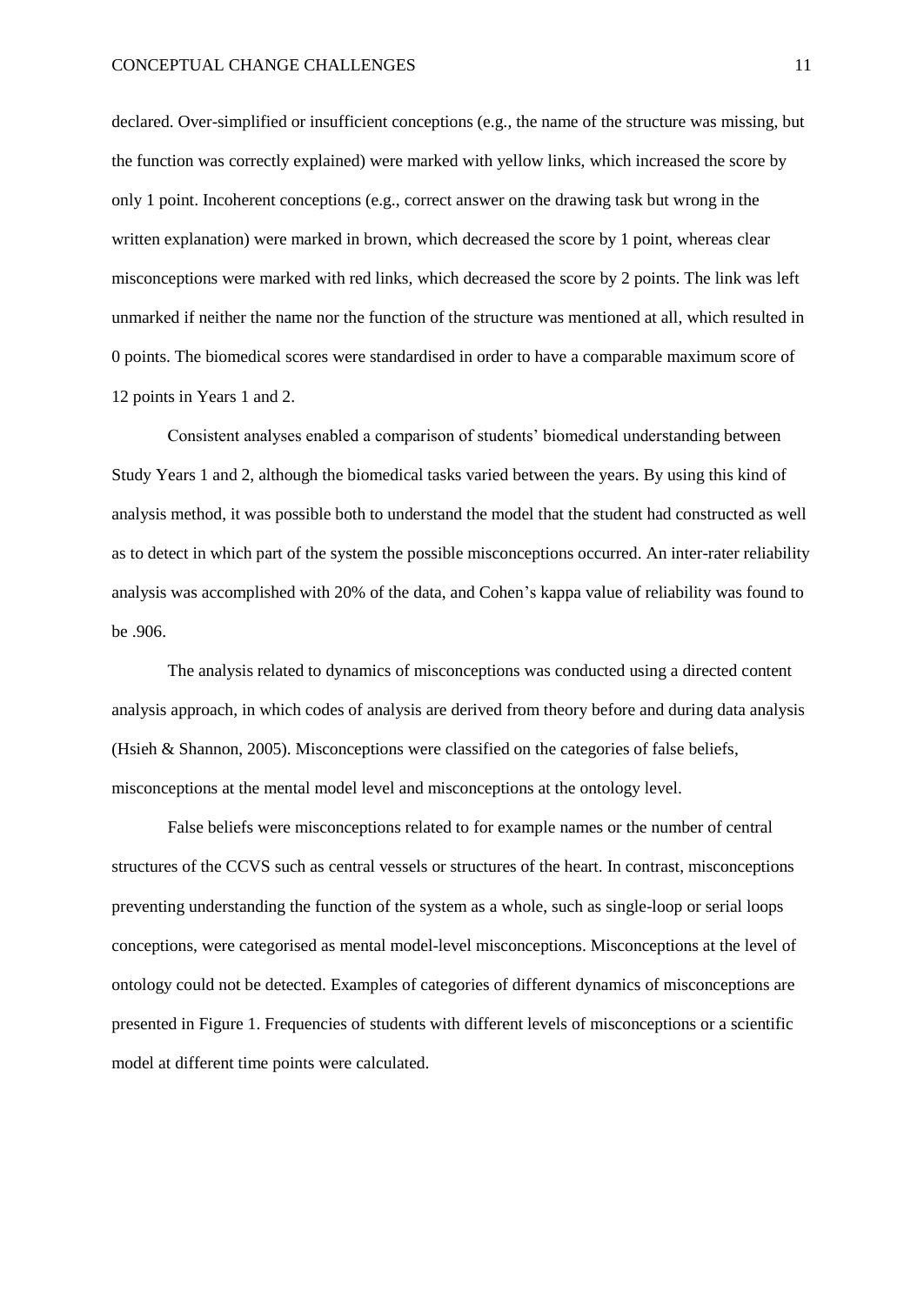

*Figure 1.* Drawings of the human heart and blood flow in it by first-year medical students as examples of (a) a false belief in which central veins have been misplaced i.e. mixed up between atria and ventricles, (b) mental model-level misconception with a single-loop idea and (c) a scientific model.

**Analysis of clinical tasks.** The answers for the clinical application task utilised in Study Year 2 were scored so that at least the following aspects had to be explained in order to gain the maximum score of 5: varicose veins are related to the dysfunction of valves in veins (1 point) when the blood is not able to return to the heart normally (1 point). Because of the hydrostatic pressure (1 point), the plasma starts to filter through the capillary to the surrounding tissues (1 point), causing oedema. Varicose veins are typical in the legs because of gravitation (1 point). Depending on the quality of the answer, 0.5 and 0.25 points were also given. Certain students explained parts of the mechanism even more closely, but that did not result in extra points. Thus, a perfect description of the mechanism of oedema was not required, because the students had only three semesters of medical education, and they had studied this content almost a year before. A typical answer to the clinical question did not include misconceptions, but was superficial and deficient, such as the answer of one student, which was scored as 2.75 points: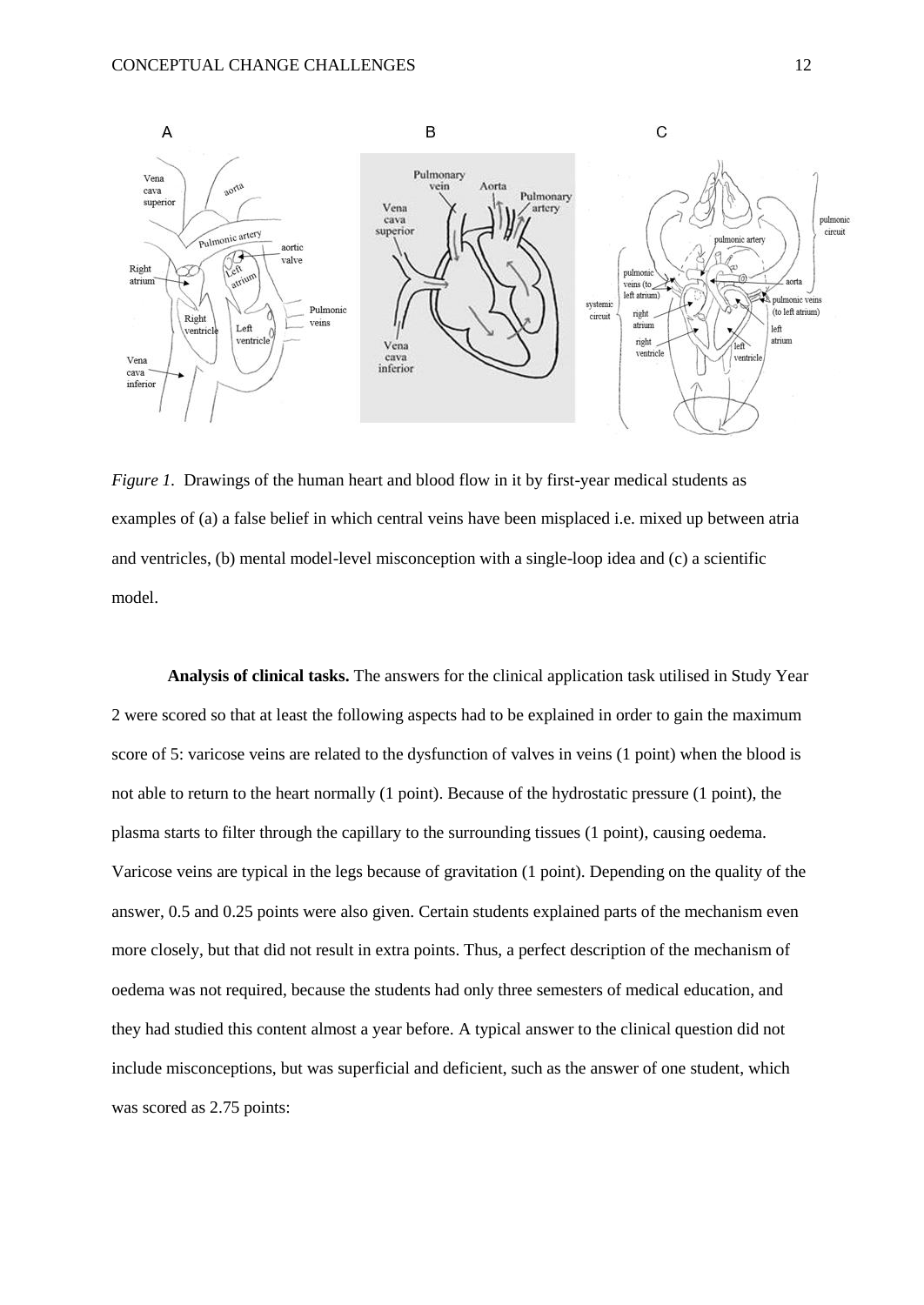In varicose veins the superficial veins are distended, because when the valves between deep and superficial veins fail the blood gathers to the superficial veins. That causes an oedema, because the pressure in those veins increases and thus, the plasma gets to the surrounding tissues.

In order to investigate, if biomedical knowledge developed differently between student groups with lowest, average and highest scores in clinical task, the students were divided into three groups according to their scores on the clinical task: weak  $($  (  $-1.75$  points), moderate  $(2.00-3.25$  points) and excellent (3.5–5.0 points).

The diagnoses made by the participants for the patient case text in Study Year 3 were categorised as either correct or missing/incorrect based on the rules outlined together with two medical experts. Missing and incorrect diagnoses were merged into one group because there was only one student who did not give a diagnosis at all.

**Statistical analyses.** Chi square  $(\chi^2)$  tests, Pearson's correlation tests and one-way and repeated measures of ANOVAs were accomplished using SPSS Statistics 24 (IBM, Armonk, NY).

## **Results**

The results of the longitudinal study showed that medical students' biomedical knowledge of the CCVS increased significantly (with a large effect size) during the first two study years (*F* [2, 236]  $= 20.11, p < .00, \eta^2 = .146$ ; Figure 2). The result was expected, as the preclinical phase consists mainly of studying biomedical contents, and the CCVS is one of the main topics.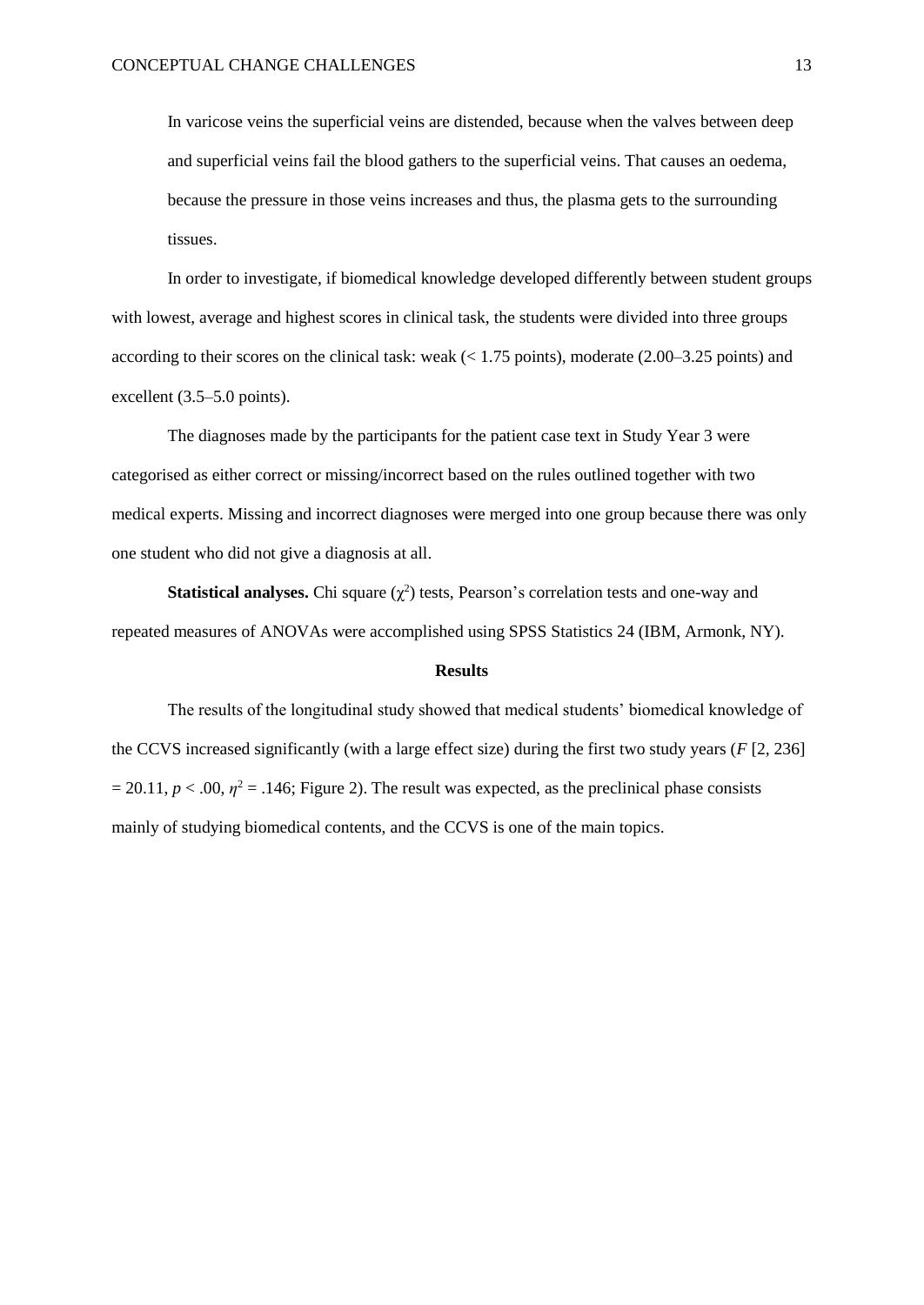

*Figure 2.* The scores of biomedical knowledge at different measurement points.

## **Biomedical Misconceptions Among Medical Students in Study Years 1 and 2**

Next we investigated how many of the participants had false beliefs, mental model-level misconceptions or a scientific model at different measurement points (Table 2). It became apparent that in Year 1, half of the students ( $n = 61/119$ , 51%) had misconception(s) before the course handling the CCVS. One-fifth of the participants (20%) had false beliefs, such as wrong conceptions related to the number or names of central vessels. An even greater number of participants ( $n = 37, 31\%$ ) had mental model misconceptions such as single-loop or serial loops conceptions. These mental modellevel misconceptions indicating that the student had erroneous understanding about the system as a whole, since these students did not understand the double-pump function of the heart, where the two ventricles of the heart pump blood to a lesser and systemic circuit in unison.

In the first measurement, approximately half (49%) of the students had a scientific model, and the proportion increased to 62% in the first follow-up and 66% in the last measurement. Similarly, the number of students with mental model-level misconceptions decreased dramatically during the studies, and solely 3 (3%) had them in the final measurement. However, the amount of false beliefs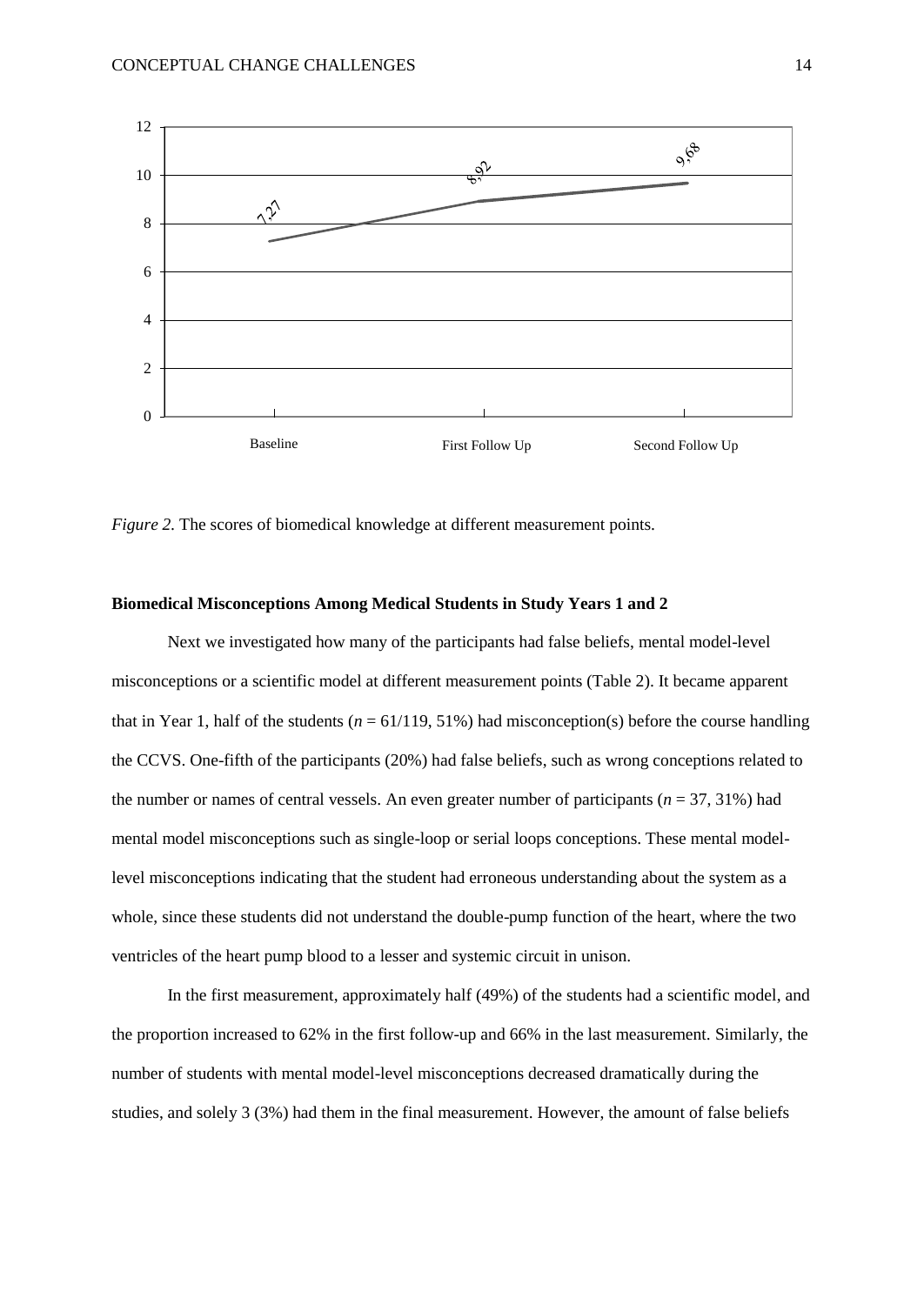decreased as a result of the course in Study Year 1 but increased again from Year 1 to Year 2, being as high as 32% in the second follow-up measurement.

#### Table 2.

*Frequencies of Students with Scientific Models or Misconceptions with Different Dynamics at Three Measurement Points (N = 119)*

|                                          | <b>Baseline</b> | First Follow Up                  | Second Follow Up |  |
|------------------------------------------|-----------------|----------------------------------|------------------|--|
|                                          | (Study Year 1), | (Study Year 1 After the Course), | (Study Year 2),  |  |
|                                          | $N(\%)$         | N(%                              | $N(\%)$          |  |
| False beliefs                            | 24(20)          | 12(10)                           | 38(32)           |  |
| Mental model<br>misconceptions           | 37(31)          | 33(28)                           | 3(3)             |  |
| Scientific or almost<br>scientific model | 58 (49)         | 74 (62)                          | 78 (66)          |  |

When investigating the changes in misconceptions among the student group at different measurement points (Table 3), it became evident that 23 students (19%) presented scientific models in each measurement. A total of 16 students (13%), who started at baseline with false beliefs and a total of 26 students (22%), who started at baseline with mental model misconceptions ended up having the correct scientific model. However, there were seven students (6%) who presented scientific models in the baseline measurement but developed false beliefs or mental model misconceptions in the follow ups.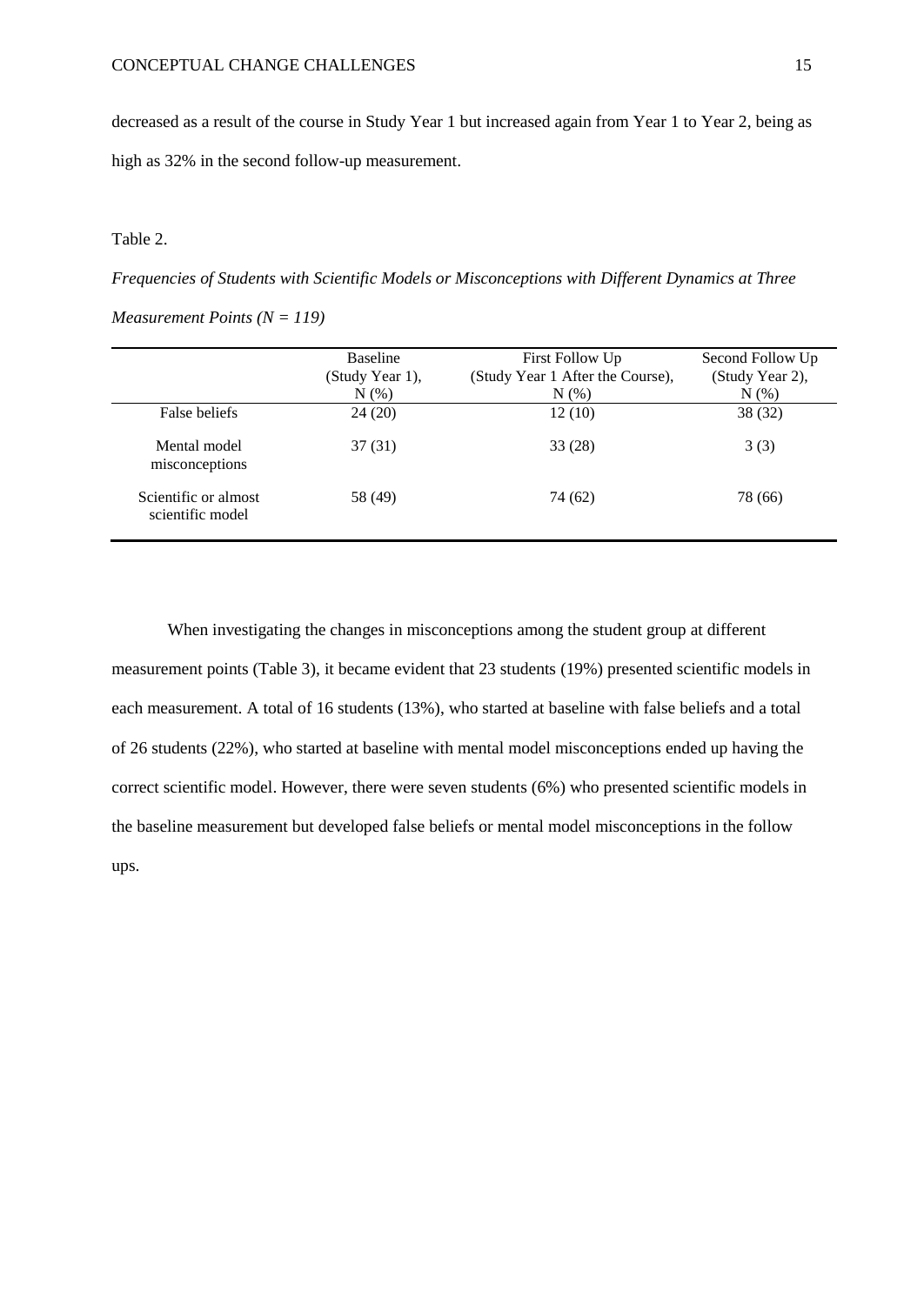| Baseline             | First Follow Up             | Second Follow Up     |                |                  |
|----------------------|-----------------------------|----------------------|----------------|------------------|
|                      |                             | <b>False beliefs</b> | Mental model   | Scientific model |
|                      |                             |                      | misconceptions |                  |
|                      | <b>False beliefs</b>        |                      |                |                  |
| <b>False beliefs</b> | Mental model misconceptions |                      |                |                  |
|                      | Scientific model            | n                    |                |                  |
|                      | <b>False beliefs</b>        |                      |                |                  |
| Mental model         | Mental model misconceptions |                      |                |                  |
| misconceptions       | Scientific model            | h                    |                | 17               |
|                      | <b>False beliefs</b>        |                      |                | 3                |
| Scientific model     | Mental model misconceptions |                      |                | 10               |
|                      | Scientific model            | 14                   |                | 23               |

Table 3. *Cross Tabulation of Participants with Either Scientific Models or Different Level* 

*Misconceptions at Different Measurement Points (N = 119)*

## **Quality of Biomedical Knowledge and Misconceptions in Relation to Clinical Reasoning Skills**

In Study Year 2, the students received on average  $2.47/5.00$  points  $(SD = 1.04$ , Min = 0.00,  $Max = 4.75$ ) on the clinical application task. It became apparent that scores from the biomedical task during the second follow up correlated with the scores from the clinical application task ( $r = .319$ ,  $p <$ .000). When comparing biomedical knowledge scores between the student groups of weak ( $n = 30$ ), moderate  $(n = 62)$  and excellent  $(n = 27)$  based on the clinical application task scores, it became apparent that the difference between the biomedical scores was significant during the second follow up (F[2, 116] = 5.13,  $p = .006$ ,  $\eta^2 = .084$ , medium effect size; Table 4). The results show that students, who gave the highest level answers in the clinical task had improved their level of biomedical knowledge most between the first and second study year  $(F(2, 116) = 3.86, p = .024, \eta^2 = .036; Box's$  $M = 16.16, p = .02$ .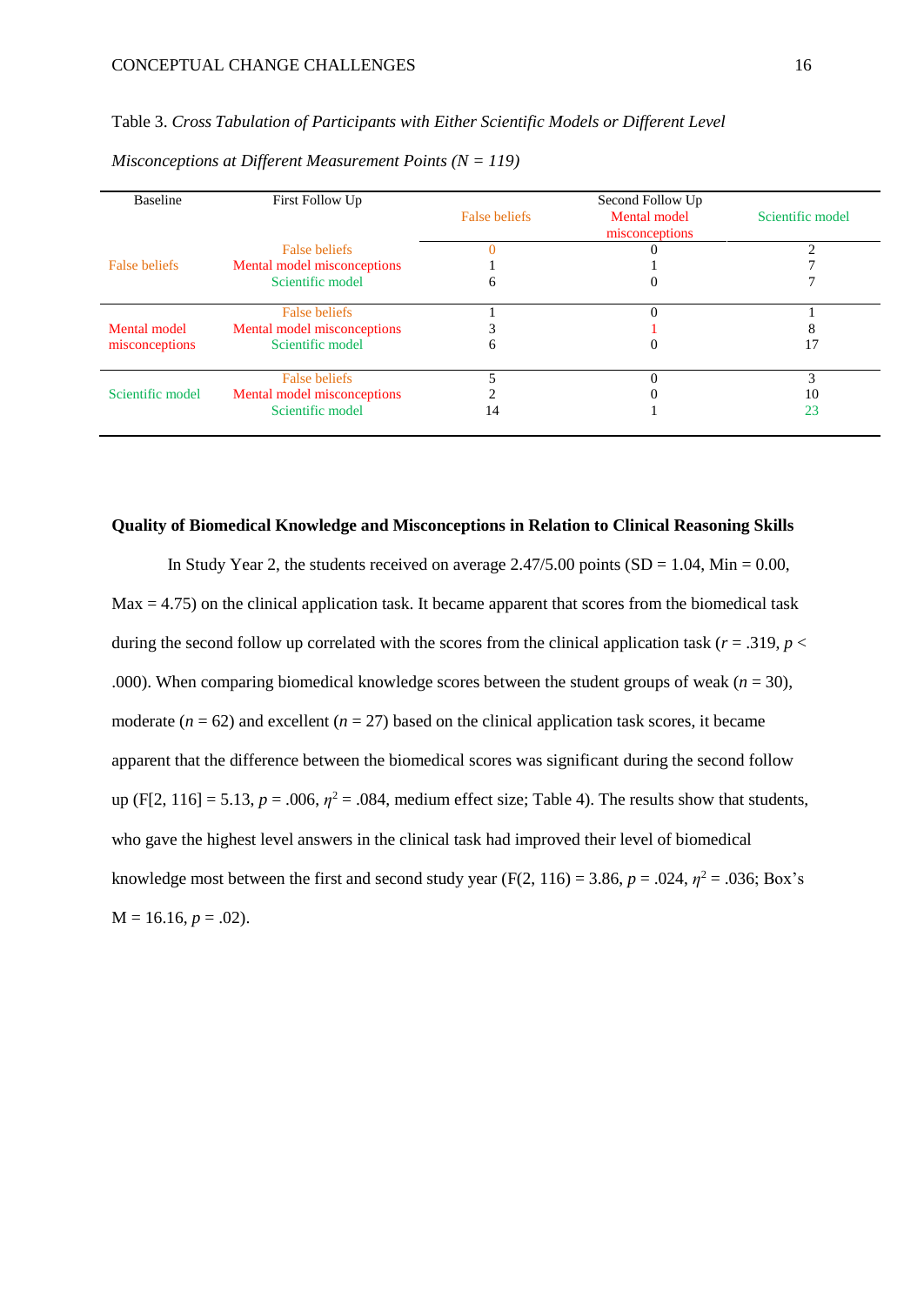## Table 4.

*The Scores of Biomedical Knowledge at Different Measurement Points in Relation to Success on the* 

| Period                    | Clinical Task Category | <b>Biomedical Task Scores</b>      |               |      |         |       |
|---------------------------|------------------------|------------------------------------|---------------|------|---------|-------|
|                           |                        | N                                  | M             | SD   | Min     | Max   |
| <b>Baseline</b>           | Weak                   | 30                                 | 6.43          | 4.70 | $-6.00$ | 12.00 |
|                           | Moderate               | 62                                 | 7.52          | 4.28 | $-4.00$ | 12.00 |
|                           | Excellent              | 27                                 | 7.63          | 3.10 | 0.00    | 12.00 |
| <b>First Follow</b><br>Up | Weak                   | 30                                 | 8.50          | 3.18 | 0.00    | 12.00 |
|                           | Moderate               | 62                                 | 9.29          | 2.61 | 3.00    | 12.00 |
|                           | Excellent              | 27                                 | 8.56          | 2.91 | 0.00    | 12.00 |
| Second<br>Follow Up       | Weak                   | 30                                 | 8.93          | 3.25 | 1.50    | 12.00 |
|                           | Moderate               | 62                                 | 9.47<br>$***$ | 2.43 | 2.25    | 12.00 |
|                           | Excellent              | 27                                 | 11.00         | 1.54 | 5.25    | 12.00 |
|                           |                        | ** $(F[2, 116] = 5, 13, p = .006)$ |               |      |         |       |

## *Clinical Application Task*

Later, when investigating the results of the patient case task accomplished during Study Year 3, it became apparent that less than half of the participants (14/31, 45%) made a correct diagnosis for the patient case. From that group of students, approximately half had had biomedical misconception(s) in previous study years (16/31, 52%). A total of 11/16 (69%) of those students who had had biomedical misconception(s) in Years 1 and/or 2 were not able to diagnose the patient case correctly in Study Year 3. In contrast, solely 5/16 (31%) of those with biomedical misconception(s) in preceding year(s) ended up with a correct diagnosis (Figure 3). Of those who had had a scientific model in the preclinical phase (no misconceptions in Study Years 1 and 2), 9/15 (60%) made a correct diagnosis (Figure 3).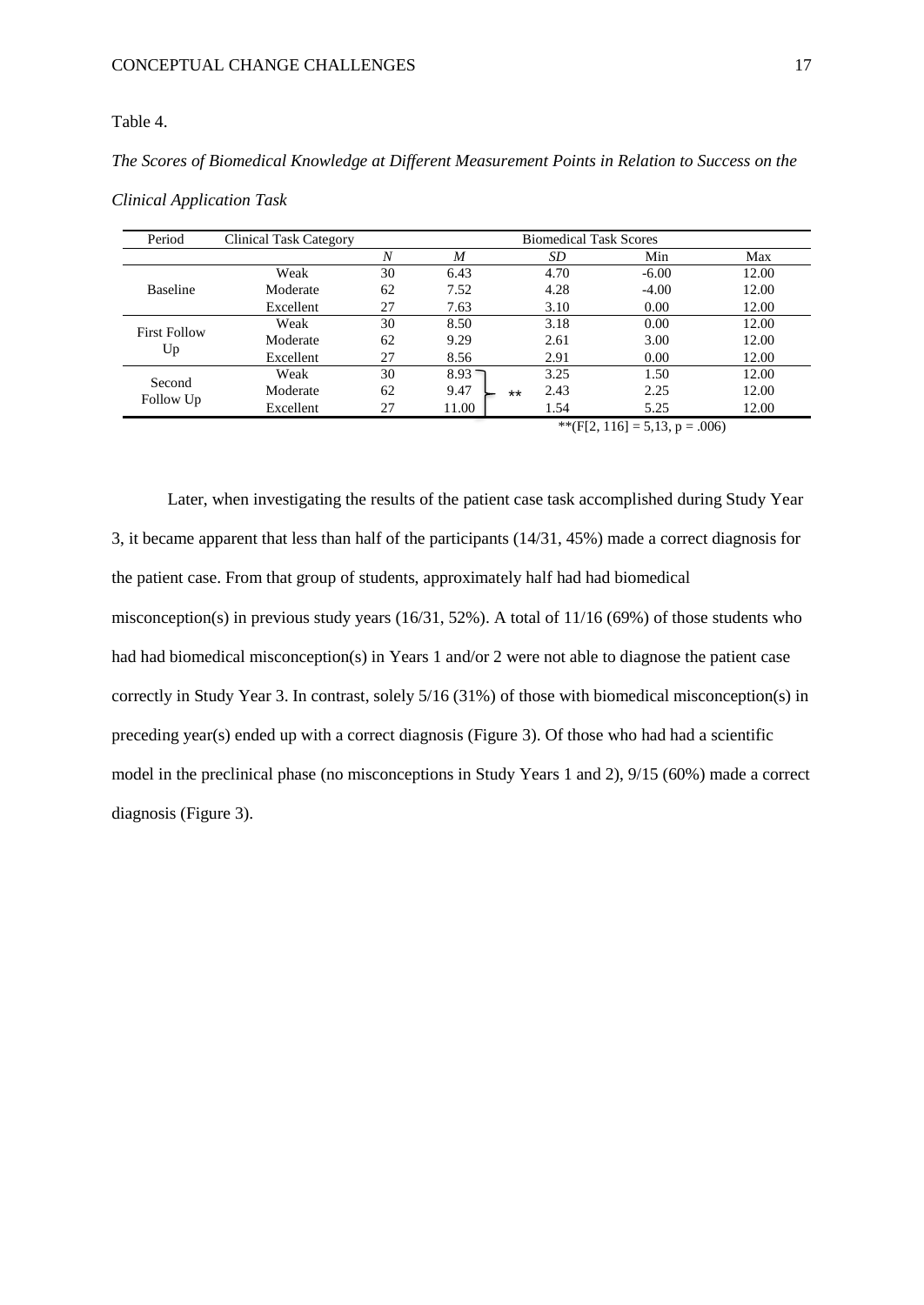

*Figure 3.* Comparison of students with and without biomedical misconceptions during the preclinical phase who had either correct or missing/incorrect diagnoses in the patient case task in Study Year 3.

## **Discussion**

Our main interest in this article focused on investigating the development of biomedical knowledge concerning the CCVS from a conceptual change perspective generally and in relation to success on clinical tasks among medical students. Based on the previous research related to professional development in higher education (Gadgil, Nokes-Malach, & Chi, 2012; Södervik et al., 2017), we hypothesised that a domain-specific conceptual change perspective would have an important role in explaining the development of expertise in medicine. In this study, we focused on one of the most central biomedical subjects, the CCVS, and investigated the development of biomedical knowledge and possible misconceptions related to it during the first years of medical studies. Furthermore, students' quality of biomedical knowledge was compared to their success in clinical tasks operationalised by two tasks suggesting the application of biomedical knowledge.

The results revealed that generally students' biomedical knowledge increased during the studies. This result was expected, as the preclinical phase consists mainly of studying biomedical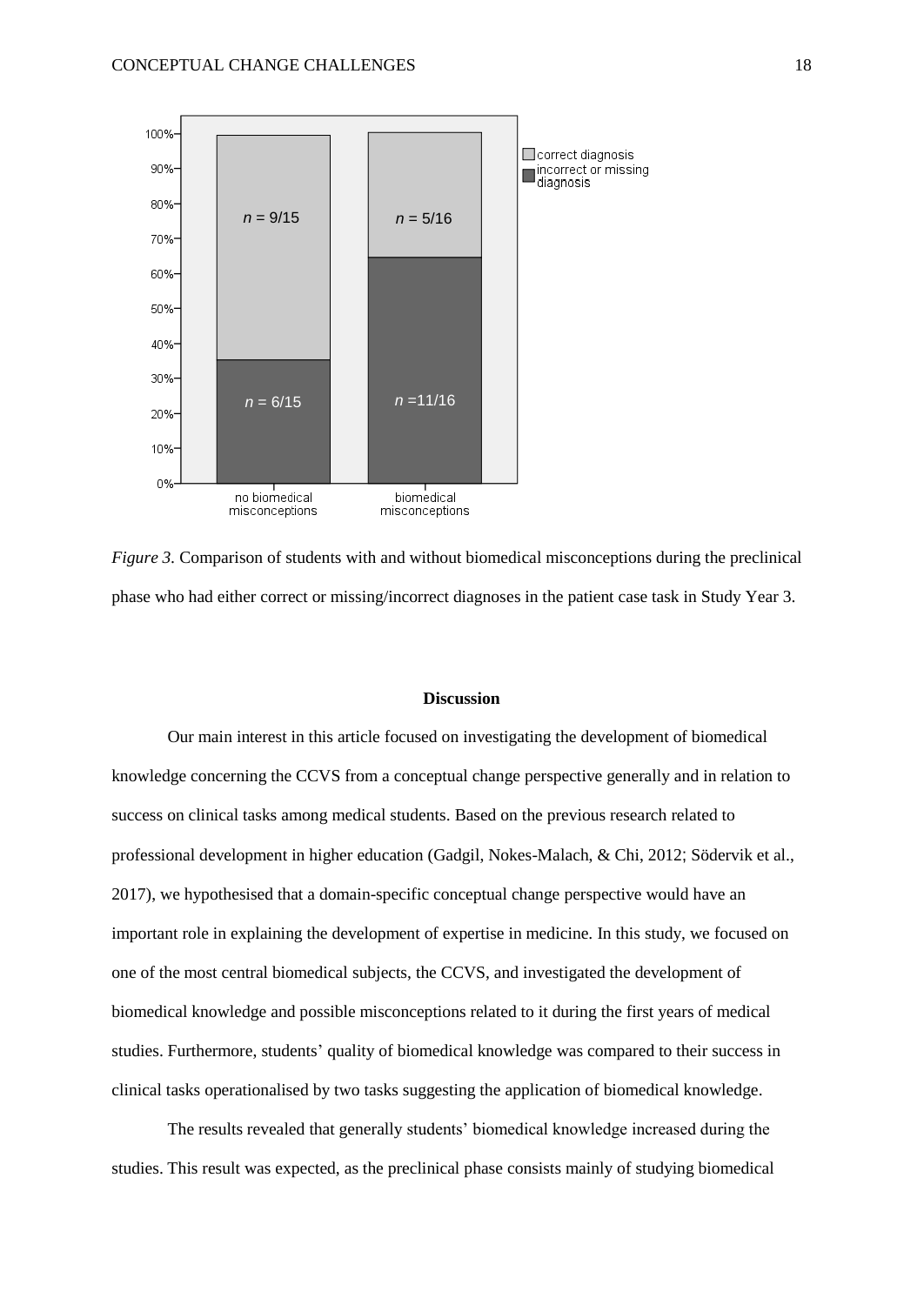#### CONCEPTUAL CHANGE CHALLENGES 19

contents, and the CCVS is one of the main topics. However, medical students, who are a highly selective group<sup>4</sup>, had biomedical misconceptions with different dynamics related to the CCVS. Onefifth of the first-year medical students had false beliefs (e.g., related to the number of vessels or to the names of structures), and nearly one-third had mental model misconceptions (so-called single-loop or serial loops conceptions) related to the content of the CCVS before entering a cardiovascular course.

The number of students with false beliefs halved from the baseline to the first follow up as a result of the cardiovascular course. However, when measuring students' biomedical knowledge related to the CCVS again in Study Year 2, the number of students with false beliefs had increased remarkably. Additionally, it seems that the group of students with false beliefs fluctuated between measurement points. Thus, according to the results of this study, it also seems that beliefs, both true and false, seem to be unstable by nature and therefore false beliefs are quite easily (re)developed. Based on the previous studies, belief revision is relatively easy to achieve because it does not require radical restructuring of knowledge (Chi, 2008) and can thus be learned relatively easily based solely on a surface level instruction without permanent restructuring of mental models.

In contrast, misconceptions preventing understanding of the system as a whole (i.e., mental model misconceptions) decreased only slightly during the course. Conceptual change (i.e., mental model transformation) related to this type of misconception requires radical restructuring of one's mental model and typically suggests intentional studying and teaching (Sinatra & Pintrich, 2003). However, the medical curriculum is dense, the ideas are difficult and the pace is fast. Additionally, aspects of anatomy and physiology of the CCVS measured in this study can be called very basic knowledge that is studied several times during one's school years. As a result, medical teachers may be under the assumption that this content would be correctly understood by students already before entering the course or may expect that students study it independently to allow teachers to focus more on applied contents in their lectures. Additionally, most of the medical teachers are experts who themselves have reorganised their own knowledge structures many times but may no longer be aware

-

<sup>4</sup> In *country removed for blind review purpose*, approximately 12% of the applicants are accepted into medical school. Applicants (at data collection time) were selected based on a demanding entrance exam consisting mainly of open-ended questions measuring biomedical knowledge in biology, chemistry and physics.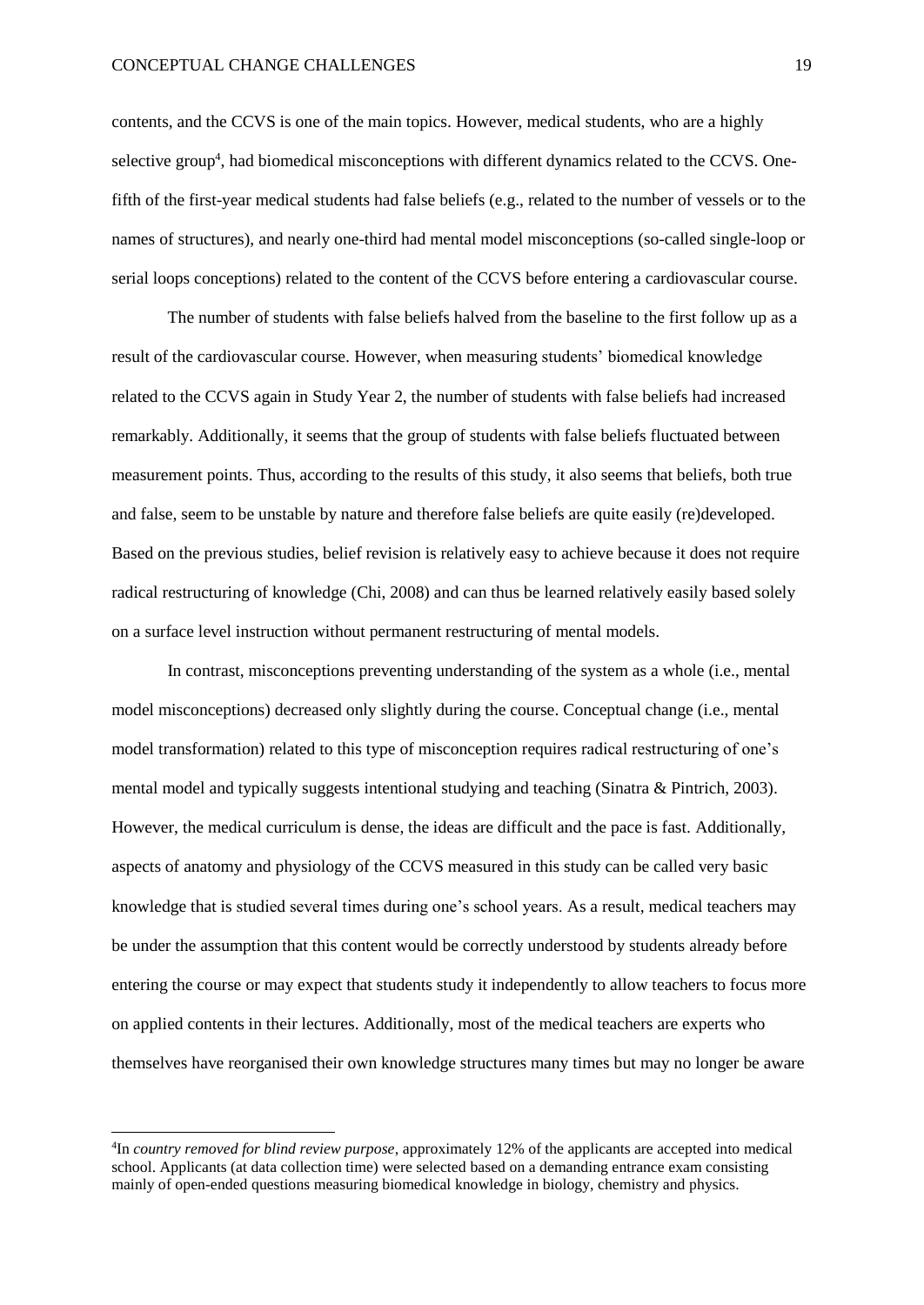of problems concerning the learning of basic biomedical knowledge (see Boshuizen, Schmidt, Custers & Van deWiel, 1995). All in all, it seems that in this case, the instruction in the cardiovascular course supported knowledge enrichment and belief revision instead of mental model transformation.

Both mental model misconceptions found in this study, single loop and serial loops, indicate challenges in understanding that there are two simultaneously acting paths in the circulatory system. Considering the misconception of serial loops, the students seemed to understand the double-pump function of the heart but considered the loops more or less separated from each other. In addition, a single-loop misconception also acts as evidence that the fundamental idea of the anatomy of a fourchambered heart and its relation to the physiology of the circulatory system in a human is poorly understood. The results are in line with several previous studies that have reported difficulties in learning the content of the CCVS and respiratory physiology among different aged learners (e.g., Chi, 2005; Coulson et al., 1989; Michael et al., 1999; Michael et al., 2002). However, only three students presented mental model misconceptions in the second year of studies indicating that later studies supported mental model transformation.

Challenges in understanding the relations between anatomy and physiology, found in this study, may also indicate ontological-level misconceptions due to the fact that anatomical structures (such as arteries, veins, valves etc.) belong to the ontological branch of objects, whereas physiological aspects (such as blood flow) belong to the ontological branch of (direct) processes. The effectiveness of the human circulatory system is due to a great extent to the anatomy of the heart (four chambers: upper right and left atria and lower right and left ventricles). The right and left sides of the heart are separated by a muscular wall – the atrioventricular septum – which prevents the mixing up of oxygenrich and oxygen-poor blood. This is a key reason for the effective oxygenating of organs (see however Figure 1B drawn by a first-year medical student where the arrow indicates crossing of this septum). Thus, anatomy is not solely about a structure, but a manifestation of adaptive evolution. However, for some reason, the connection between anatomy and physiology is not clear for all students. This result is in line with a previous study by Badenhorst et al. (2015), in which the authors interviewed medical teachers about students' typical misconceptions and challenges related to learning.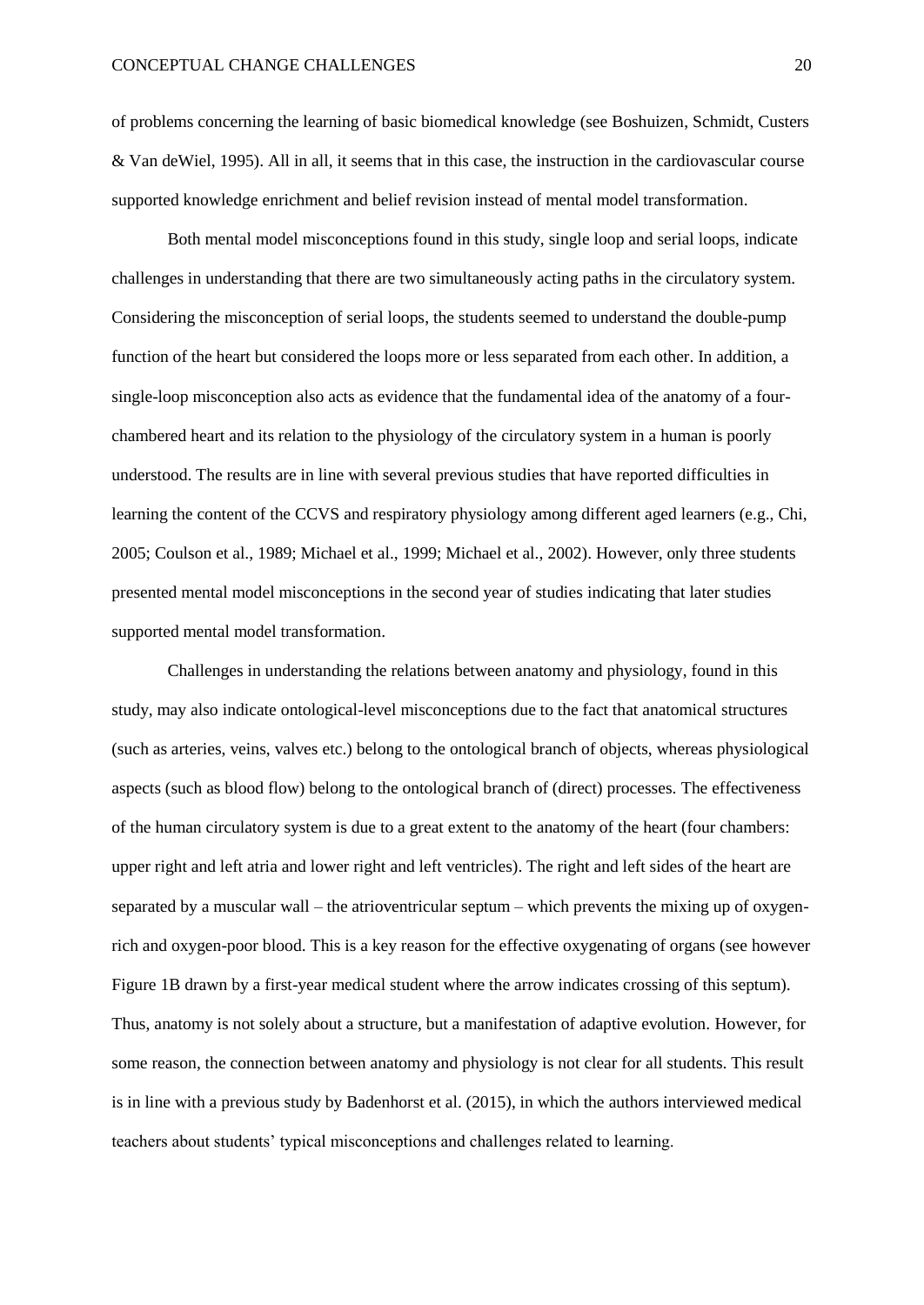Adequate understanding of the interplay between structures and function requires connecting aspects of these different ontological branches, suggesting so-called systemic understanding. Systemic understanding means that one can run a mental model to predict future states of a system or to explain the cause of a change in the state of a system (Kaufman et al., 2008; for mental models, see Johnson-Laird, 1983), a skill that is needed in understanding causal explanations between, for example, structures and processes.

Based on the findings of this study, the quality of biomedical knowledge seems to some extent be related to students' success in the clinical application task in later years because the scores from the last biomedical knowledge test correlated with the scores of the clinical application task. This supports the claim that there is a relationship between biomedical knowledge and clinical knowledge (Boshuizen et al., 2012). Additionally, present and previous misconceptions seemed to be related to diagnostic accuracy in the patient case task, although this relation was not significant, which may be due to the small sample size in the last measurement. All in all, the study indicates that there are differences among medical students in their clinical reasoning skills at the early stage of the clinical phase, and interestingly, more successful and less successful students differed slightly in terms of their amount of misconceptions concerning the CCVS in the preclinical phase, although the differences were not statistically significant.

## **Limitations of the Study**

The following aspects need to be considered when generalising the results of this study. In this study, students' understanding of only one specific area of biomedical content was measured. The content of the CCVS was chosen because it is a complex phenomenon in medicine, for which comprehensive understanding requires learning a great number of separate concepts as well as constructing an elastic and flexible simulation-like representation of the whole system. However, the study was not controlled for whether some of the students had, for example, practical experience on the topics from attending rounds in their clinical studies. In addition, clinical reasoning was also measured with only two tasks, which is why further in-depth studies are needed in the future in order to examine if the results can be generalised to other medical domains. Furthermore, when considering the results of this study, it is important for the reader to acknowledge the unavoidable unreliability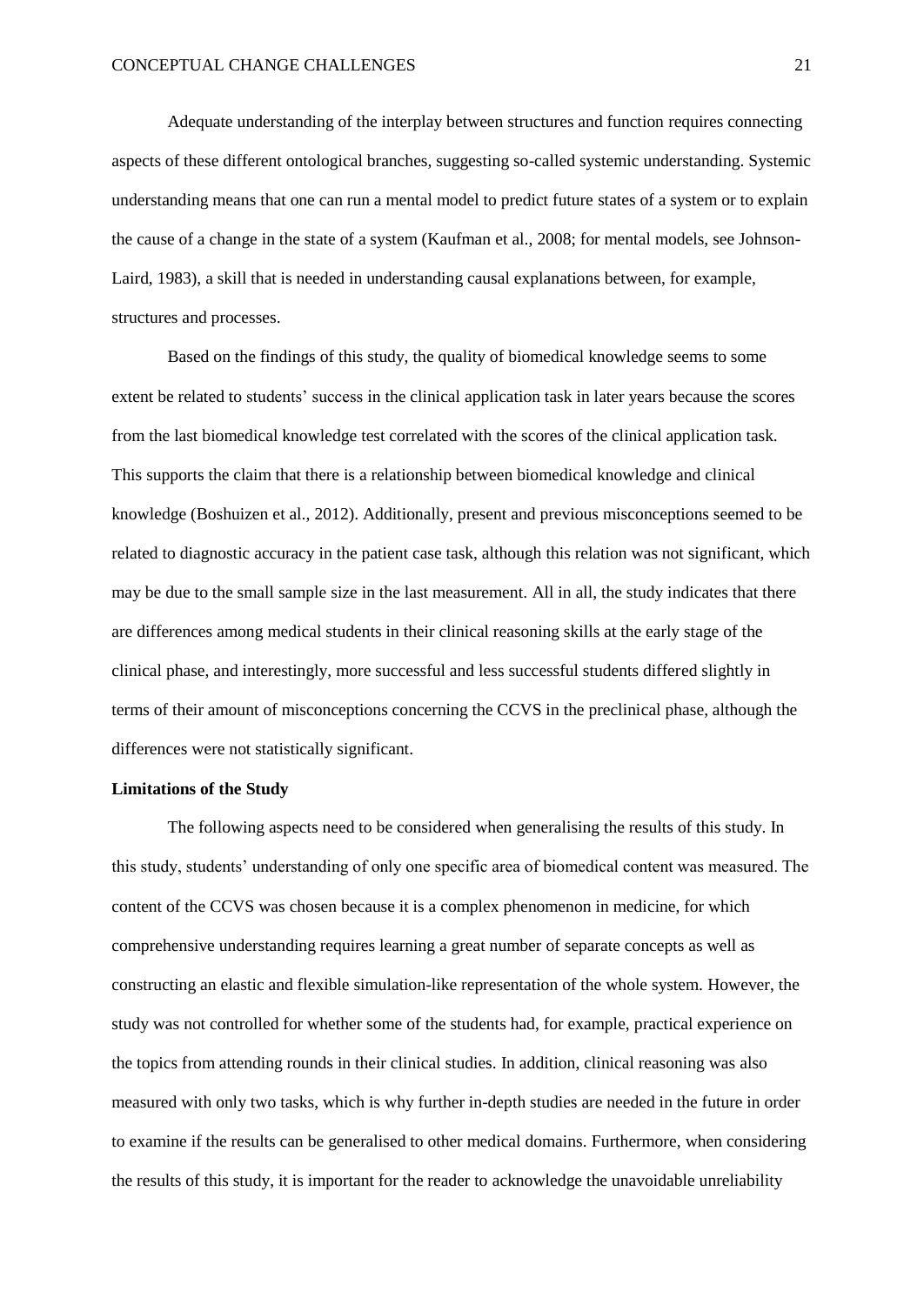## CONCEPTUAL CHANGE CHALLENGES 22

particularly related to the group comparisons, although we utilized a very commonly used quartile splitting in generating the groups. Lastly, the students who volunteered to participate in the final study phase represented average or better-succeeding students. Based on our previous studies with this same cohort, we know that the students who struggled most with their studies during the preclinical phase did not participate in the last study phase.

In addition, a repeated follow-up design influences participants' performance because the participants can learn to answer certain types of questions. Furthermore, repeating measures might result in so-called respondent fatigue, wherein the participants lose their interest towards the study, which again may affect their answers (e.g., Lavrakas, 2008). This is one reason why the sample size dropped dramatically from Years 2 to 3. However, there was only one study phase during a school year, and the measures did not radically differ from the normal curriculum-based tests used in medical education.

Lastly, the biomedical tasks were tailored to measure students' understanding related to anatomy and physiology of the CCVS in factual and systemic levels. However, ontological misconceptions typically relate to more general assumptions or natural laws. Hence, it can be speculated that a requirement to explain, for example, the process of diffusion process in the lungs between oxygen and CO<sup>2</sup> would have enabled detecting of ontological-level misconceptions.

## **Pedagogical Contributions**

To develop systemic, expert level understanding takes time and requires many conceptual change transformations among novices. Most of these changes do not occur naturally but require systematic studying by students and support from the higher education learning environment. However, in this era of increasing complexity, there seems to be a gap between what we need our medical experts to do and the training we provide them (see also Mypoulos, Kulasegaram, & Woods 2018).

It is paradoxical that although medical faculties have been one of the leading actors in the development of university pedagogy, the development of domain-specific pedagogy in medicine is still in its infancy. The problem is that medical teachers are often not aware of students' typical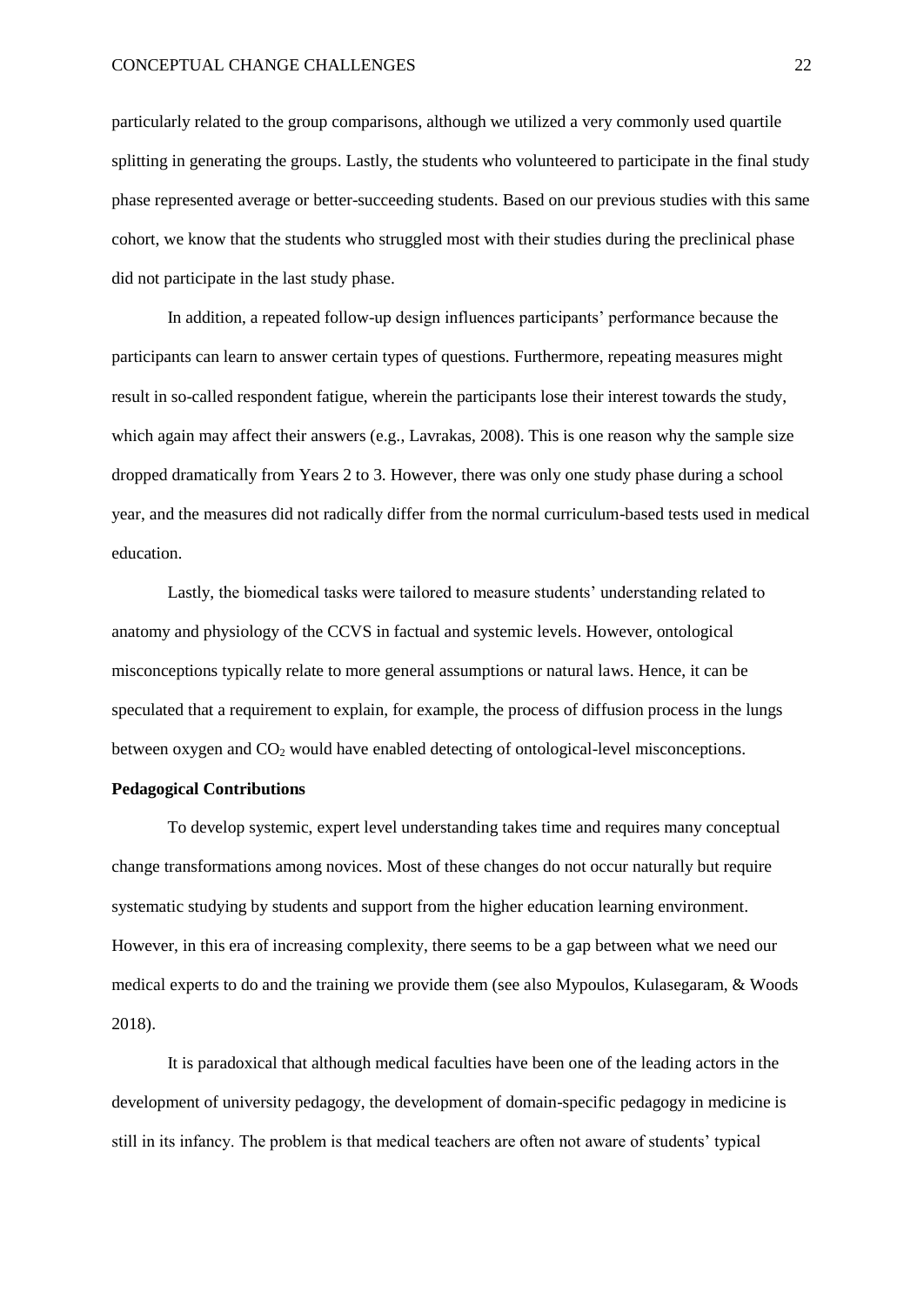misconceptions, which hinder their learning, or teachers might not even necessarily consider instruction as an efficient way to support students' learning (see Michael, 2002; Michael et al., 1999).

One of the primary instructional techniques promoting conceptual change has been supporting students to become aware of their own thinking or metaconceptual awareness (see Vosniadou, 1994). Additionally, we suggest that both students' and their teachers' epistemology (Mason, 2002) at the domain-specific level play a role in the development of expertise. Personal epistemological beliefs (i.e., one's idea about the nature of knowledge and the nature of learning) play a role in learning and epistemological beliefs may facilitate or constrain it because these beliefs may or may not guide students to intentionally pursue the goal of conceptual change (Mason, 2002). However, often neither students nor their teachers are aware of the existence of misconceptions, how they affect individual learning processes and how they could be revised through instruction. Higher education teachers' own reasoning processes may also be so automatised that it is difficult for them to model their own expertlevel reasoning processes and to understand that new students enter their programmes with possible misconceptions.

One promising concrete approach facilitating conceptual change is prompting students to selfexplain their thinking. In previous studies, different self-explanation prompts have been shown to facilitate learning and transfer in a number of tasks, including learning of the circulatory system (Chi, 1997; 2000; Chi, Slotta, & de Leeuw, 1994; Gadgil et al., 2012). Self-explanation is hypothesised to facilitate conceptual change because it forces students to reconcile their existing knowledge with the correct scientific knowledge, resulting in the acquisition of the correct beliefs through inference generation and knowledge revision (Gadgil et al., 2012). In addition, college students who were explicitly taught how to learn physics, such as building coherence, thinking in terms of mechanisms and considering implications of assumption, improved both students' epistemological expectations and also produced better pre-post gains (Redish & Hammer, 2009). However, self-explanation protocols may preserve or even transmit or strengthen potential misconceptions if students operate without systematic feedback and consolidate their conceptions without questioning them. Thus, selfexplanation protocols that support students to critically consider their content-related procedural and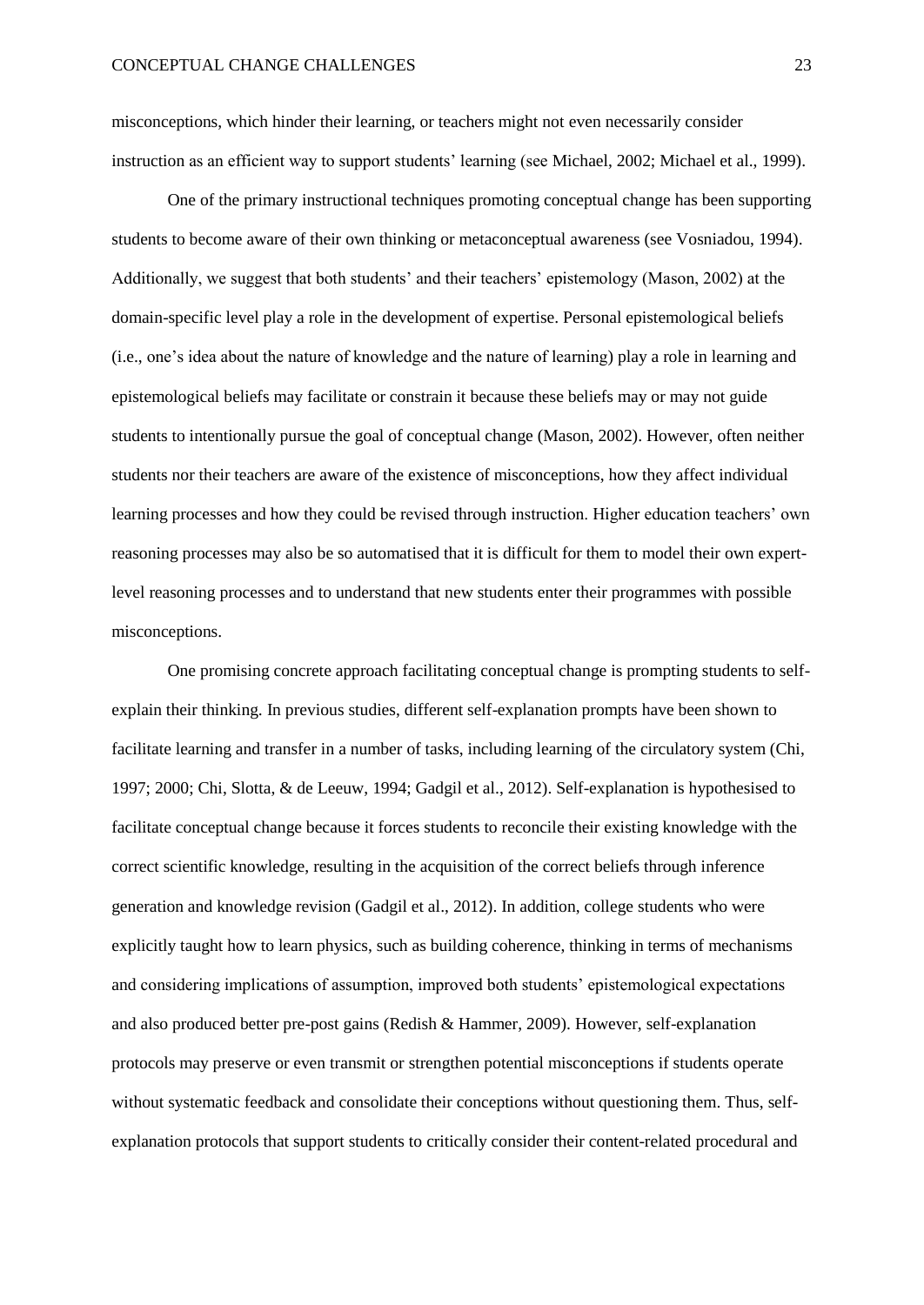epistemological conceptions by receiving feedback from their peers and instructors could facilitate conceptual changes in higher education.

## **Conclusion**

This study highlights that different types and levels of conceptual changes are needed regarding medical expertise. These changes also seem to be inevitable for the development of clinical competence. Misconceptions in general are a serious problem for medical education because the systemic nature of the content means that a single misconception can have repercussions for the conceptions of many other interrelated aspects (see Chi, Chiu, & deLeeuw, 1991; Coulson et al., 1989). Although this study is related to the medical domain, it contributes to the more general discussion about the role of conceptual change in understanding the development of expertise in higher education. Higher education teaching has a long history. Our current education models are oriented towards the acquisition and application of knowledge and must be expanded to include preparing students for new learning situations and evolving their knowledge for maintaining their expertise in a rapidly changing world (Lajoie & Gube, 2018; Mypoulos et al., 2018). Based on the results of this study, conceptual change can inspire research in higher education and may be vital for understanding the acquisition of academic concepts in other domains besides medicine.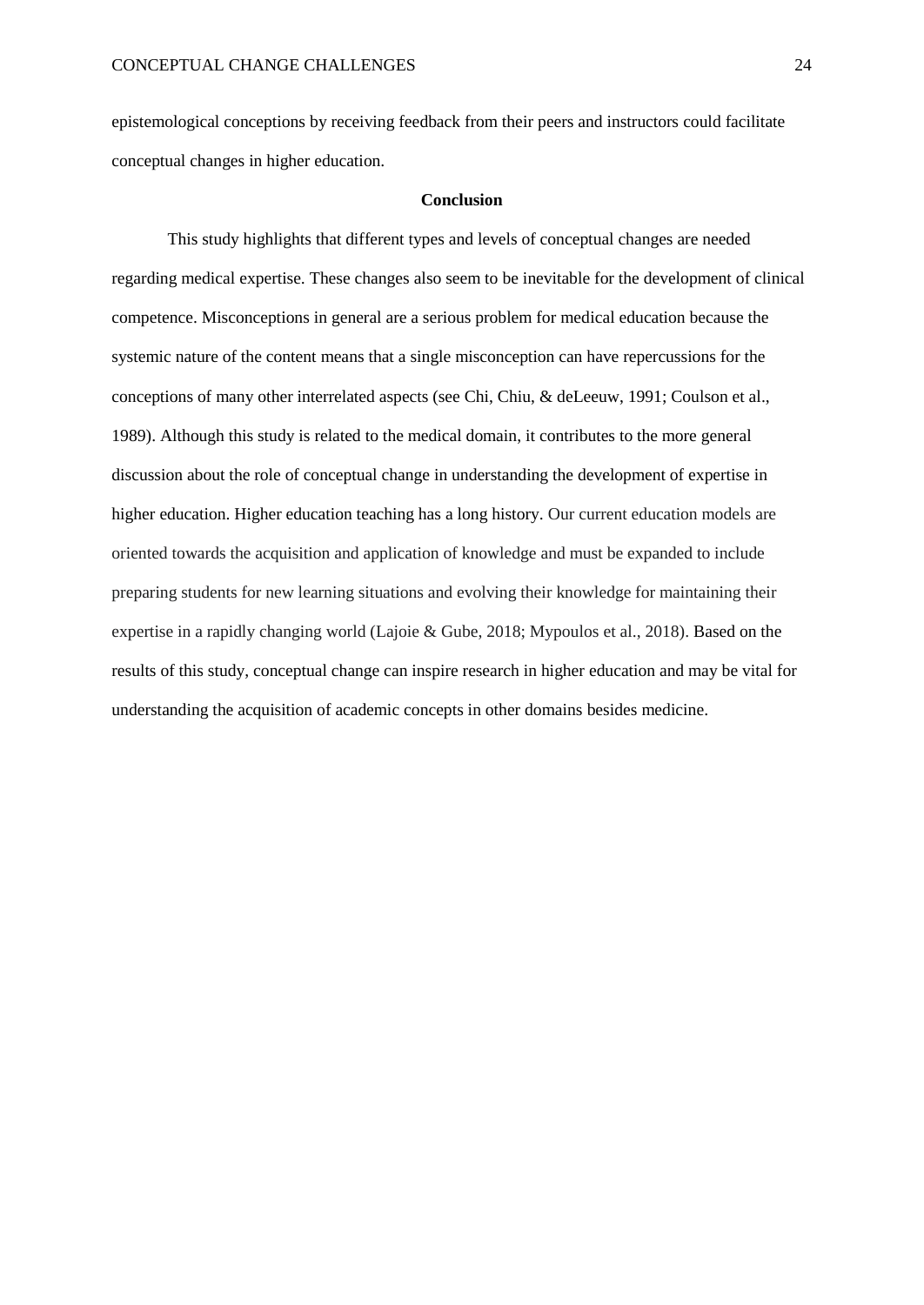#### **References**

- Ahopelto, I., Mikkilä-Erdmann, M., Olkinuora, E., & Kääpä, P. (2011). A follow-up study of medical studentsä biomedical understanding and clinical reasoning concerning the cardiovascular system. *Advances in Health Sciences Education*, 16, 655–668.
- Badenhorst, E., Mamede, S., Hartman, N., & Schmidt, H. G. (2015). Exploring lecturers' views of first-year health science students' misconceptions in biomedical domains. *Advances in Health Sciences Education, 20*, 403–420.
- Boshuizen, H. P. A., & Schmidt, H. G. (1992). On the role of biomedical knowledge in clinical reasoning by experts, intermediated and novices. *Cognitive Science*, *16*, 153–184.
- Boshuizen, H. P. A., & Schmidt, H. G. (2008). The development of clinical reasoning expertise: Implications for teaching. In: J. Higgs, M. Jones, S. Loftus, & N. Christensen (Eds.), *Clinical reasoning in the health professions* (3rd ed.). Oxford: Butterworth-Heinemann/Elsevier.
- Boshuizen, H. P. A., Schmidt, H. G., Custers, E. J .F .M. & Van de Wiel, M. W. (1995). Knowledge development and restructuring in the domain of medicine: the role of theory and practice. *Learning and Instruction, 5*, 269–289.
- Boshuizen, H. P. A., van de Wiel, M. W. J., & Schmidt, H. G. (2012). What and how advanced medical students learn from reasoning through multiple cases. *Instructional Science, 40*, 755– 768.
- de Bruin, A. B. H., Schmidt H. G., & Rikers, R. M. J. P. (2005). The role of basic science knowledge and clinical knowledge in diagnostic reasoning: A structural equation modelling approach. *Academic Medicine, 80* (8), 765–773.
- Broughton, S. E., Sinatra, G. M. & Nussbaum E. M., (2013). "Pluto Has Been a Planet My Whole Life!" Emotions, Attitudes, and Conceptual Change in Elementary Students Learning about Pluto's Reclassification. *Research in Science Education*, 43 (2), 529–550.
- Carey, S. (1985). *Conceptual change in childhood*. Cambridge, MA: MIT Press.
- Carey, S. (2000). Science education as conceptual change. *Journal of Applied Developmental Psychology, 21*(1), 13–19.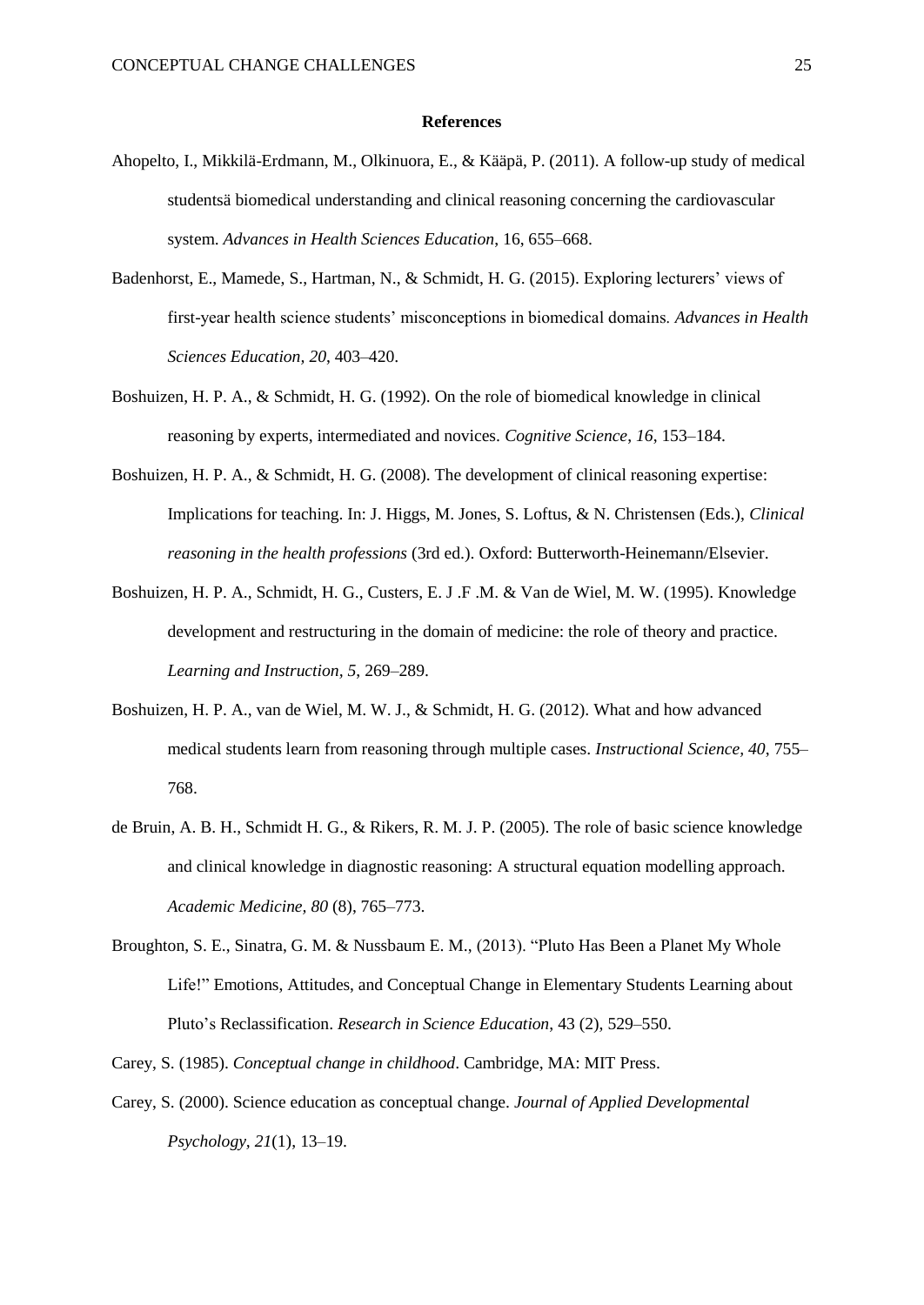- Charlin, B., Boshuizen, H. P. A., Custers, E. J., & Feltovich, P. J. (2007). Scripts and clinical reasoning. *Medical Education*, *41*, 1178–1184.
- Chi, M. T. H. (1992). Conceptual change within and across ontological categories: examples from learning and discovery in science. In R. Giere (Ed.), *Cognitive models of science: Minnesota studies in the philosophy of science* (pp. 129–186). Minneapolis, MN: University of Minnesota Press.
- Chi, M. T. H. (1997). Quantifying qualitative analyses of verbal data: A practical guide. *The Journal of the Learning Sciences, 6*(3), 271–315.
- Chi, M. T. H. (2000). Self-explaining expository texts: The dual processes of generating inferences and repairing mental models. In R. Glaser (Ed.), *Advances in instructional psychology* (pp. 161–238). Mahwah, NJ: Lawrence Erlbaum Associates.
- Chi, M. T. H. (2005). Commonsense conceptions of emergent processes: Why some misconceptions are robust. *Journal of the Learning Sciences, 14*(2), 161–199.
- Chi, M. T. H. (2008). Three types of conceptual change: Belief revision, mental model transformation, and categorical shift. In S. Vosniadou (Ed.), *International handbook of research on conceptual change* (pp. 61–82). New York: Routledge.
- Chi, M. T. H. (2013). Two kinds and four sub-types of misconceived knowledge, ways to change it, and the learning outcomes. In S. Vosniadou (Ed.), *International handbook of research on conceptual change* (2nd ed., pp. 49–70). New York: Routledge.
- Chi, M. T. H., Chiu, M.-H., & deLeeuw, N. (1991). *Learning in a non-physical science domain: The human circulatory system*. Pittsburgh, PA: Pittsburgh University Learning Research and Development Center.
- Chi, M. T. H., & in, R. D. (2002). The process and challenges of conceptual change. In: M. Limón & L. Mason (Eds.), *Reconsidering conceptual change: Issues in theory and practice* (pp. 3–27). Dordrecht, Netherlands: Kluwer Academic Publishers.
- Chi, M. T. H, Roscoe, R. D., Slotta, J. D., Roy, M. & Chase, C. C. (2012). Misconceived Causal Explanations for Emergent Processes. *Cognitive Science, 36*(1), 1–61.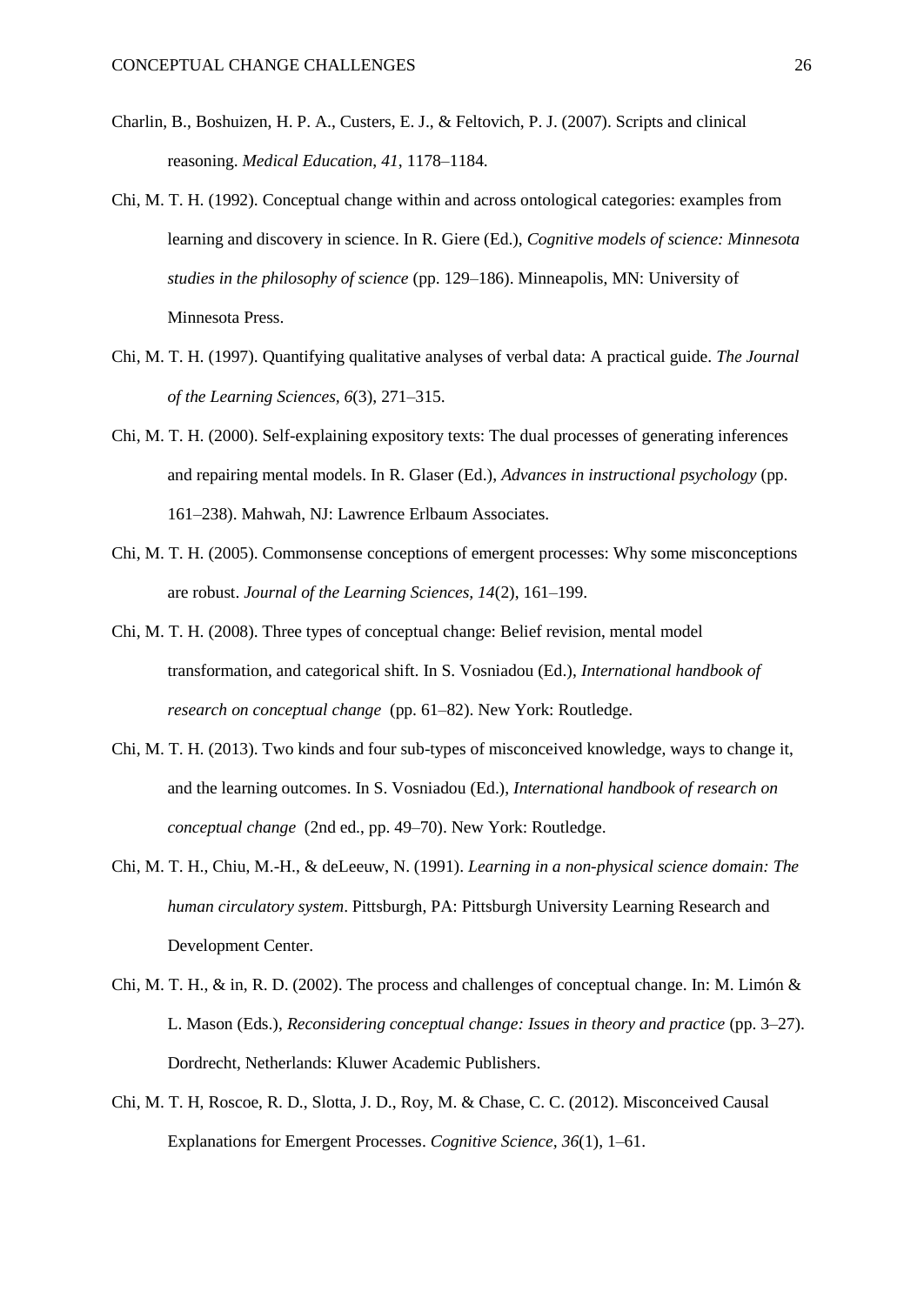- Chi, M. T. H., Slotta, J. D. & de Leeuw, N. (1994). From things to processes: A theory of conceptual change for learning science concepts. *Learning and Instruction, 4*, 27–43.
- Chinn, C. A. & Brewer, W. F. (1993). The role of anomalous data in knowledge acquisition: a theoretical framework and implications for science instruction. *Review of Educational Research, 63* (1), 1–49.
- Coulson, R. L., Feltovich, P. J., & Spiro, R. J. (1989). The nature of conceptual understanding in biomedicine: The deep structure of complex ideas and the development of misconceptions. In: D. A. Evans & V. L. Patel (Eds.), *Cognitive science in medicine: Biomedical modeling* (pp. 113–172). Cambridge, MA: The MIT Press.
- Diakidoy, I-A, N., Kendeou, P. & Ioannides, C. (2003). Reading about energy: The effects of text structure in science learning and conceptual change. *Contemporary Educational Psychology, 28*, 335–356.
- Driver, R. (1989). Students' conceptions and the learning of science. *International Journal of Science Education, 11*(5), 481–490.
- Duit, R., & Treagust, D. F. (2003). Conceptual change: A powerful framework for improving science teaching and learning. *International Journal of Science Education, 25*, 6, 671-688.
- Feltovich, P. J., & Barrows, H. S. (1984). Issues of generality in medical problem solving. In: H. G. Schmidt & M.L. de Volder (Eds), *Tutorials in Problem-Based Learning*. Maastricht: Van Gorcum Assen.
- Flaig, M., Simonsmeier, B. A., Mayer, A.-K., Rosman, T., Gorges, J., & Schneider, M. (2018). Conceptual change and knowledge integration as learning processes in higher education: A latent transition analysis. *Learning and Individual Differences, 62*, 49–61.
- Gadgil, S., Nokes-Malach, T. J., & Chi, M. T. H. (2012). Effectiveness of holistic mental model confrontation in driving conceptual change. *Learning and Instruction, 22*(1), 47–61.
- Gentner, D., & Stevens, A. L. (1983). *Mental models*. Hillsdale, NJ: Lawrence Erlbaum Associates.
- Hewson, P. W. (1982). A case study of conceptual change in special relativity: The influence of prior knowledge in learning. *European Journal of Science Education, 4*(1), 61–78.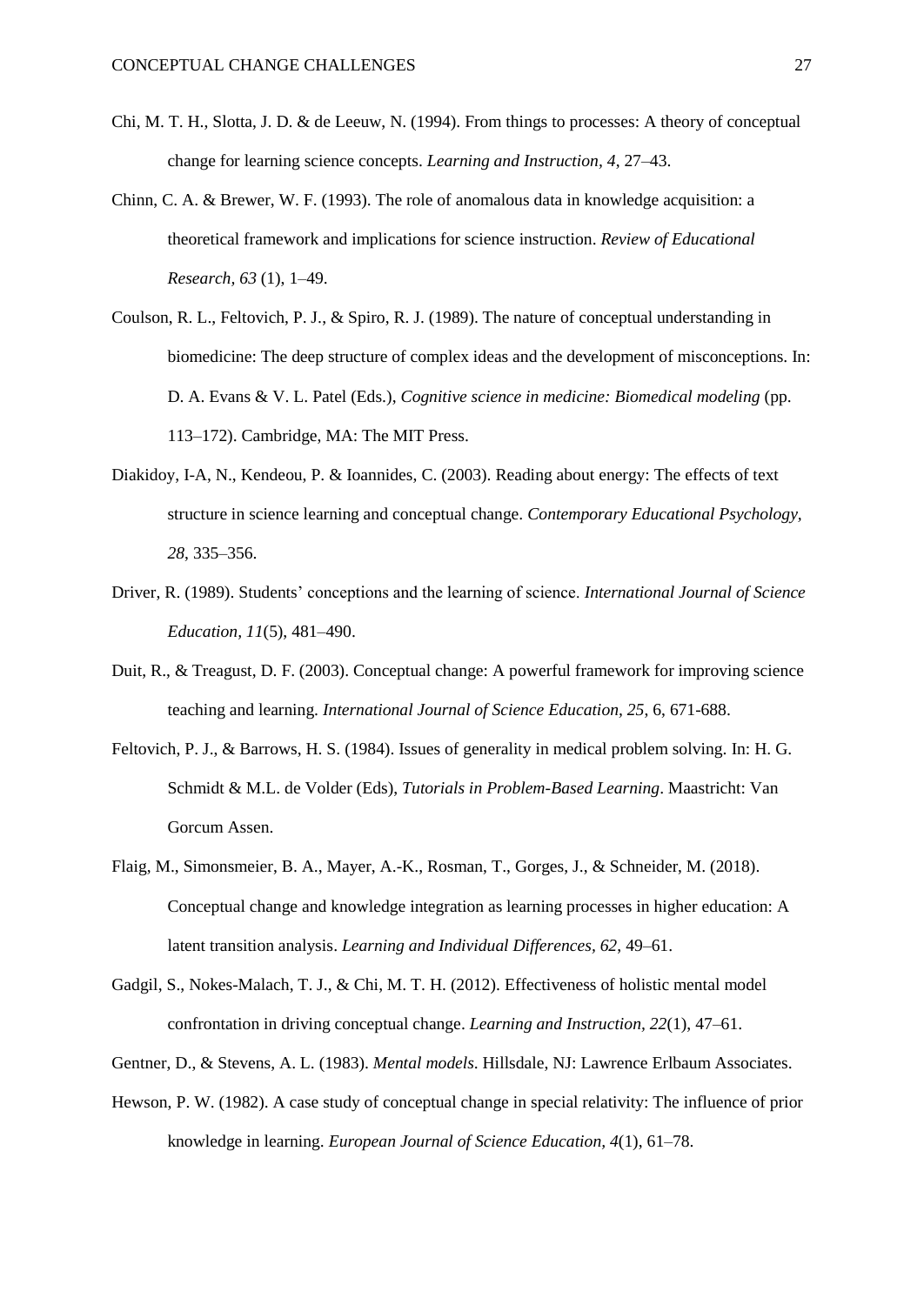Hsieh, H.-F., & Shannon, S. E. (2005). Three approaches to qualitative content analysis. *Qualitative Health Research, 15*(9), 1277–1288.

Johnson-Laird, P. N. (1983). *Mental models*. Cambridge, MA: Harvard University Press.

- Kaufman, D. R., Keselman, A., & Patel, V. L. (2008). Changing conceptions in medicine and health. In S. Vosniadou (Ed.), *International handbook of research on conceptual change* (pp. 295– 327). New York: Routledge.
- Kuipers, B., & Kassirer, J. P. (1984). Causal reasoning in medicine: Analysis of protocol. *Cognitive Science, 8*, 363–385.
- Lajoie, S. P., & Gube, M. (2018). Adaptive expertise in medical education: Accelerating learning trajectories by fostering self-regulated learning. *Medical Teacher, 40*(8), 809–812.
- Lavrakas, P. J. (2008). Encyclopaedia of survey research methods. Accessed in April 2017, DOI: [http://dx.doi.org/10.4135/9781412963947.](http://dx.doi.org/10.4135/9781412963947)
- Limón, M. (2001). On the cognitive conflict as an instructional strategy for conceptual change: a critical appraisal. *Learning and Instruction, 11*, 357–380.
- Limón, M., & Mason, L. (2002). Prologue. In M. Limón & L. Mason (Eds.), *Reconsidering conceptual change: Issues in theory and practice* (pp. xv–xx). Dordrecht, Netherlands: Kluwer Academic Publishers.
- Mason, L. (2001). Responses to anomalous data and theory change. *Learning and Instruction, 11* (6), 453–483.
- Mason, L. (2002). Developing epistemological thinking to foster conceptual change in different domains. In M. Limón & L. Mason (Eds.), *Reconsidering conceptual change: Issues in theory and practice* (pp. 301–335). Dordrecht, Netherlands: Kluwer Academic Publishers.
- Michael, J. A., Richardson, D., Rovick, A., Modell, H., Bruce, D., Horwitz, B.,…Williams, S. (1999). Undergraduate students' misconceptions about respiratory physiology. *Advances in Physiology Education, 277*, 127–135.
- Michael, J. A., Wenderoth, M. P., Modell, H. I., Cliff, W., Horwitz, B., McHale, P.,…Whitescarver, S. (2002). Undergraduates' understanding of cardiovascular phenomena. *Advances in Physiology Education, 26*, 72–84.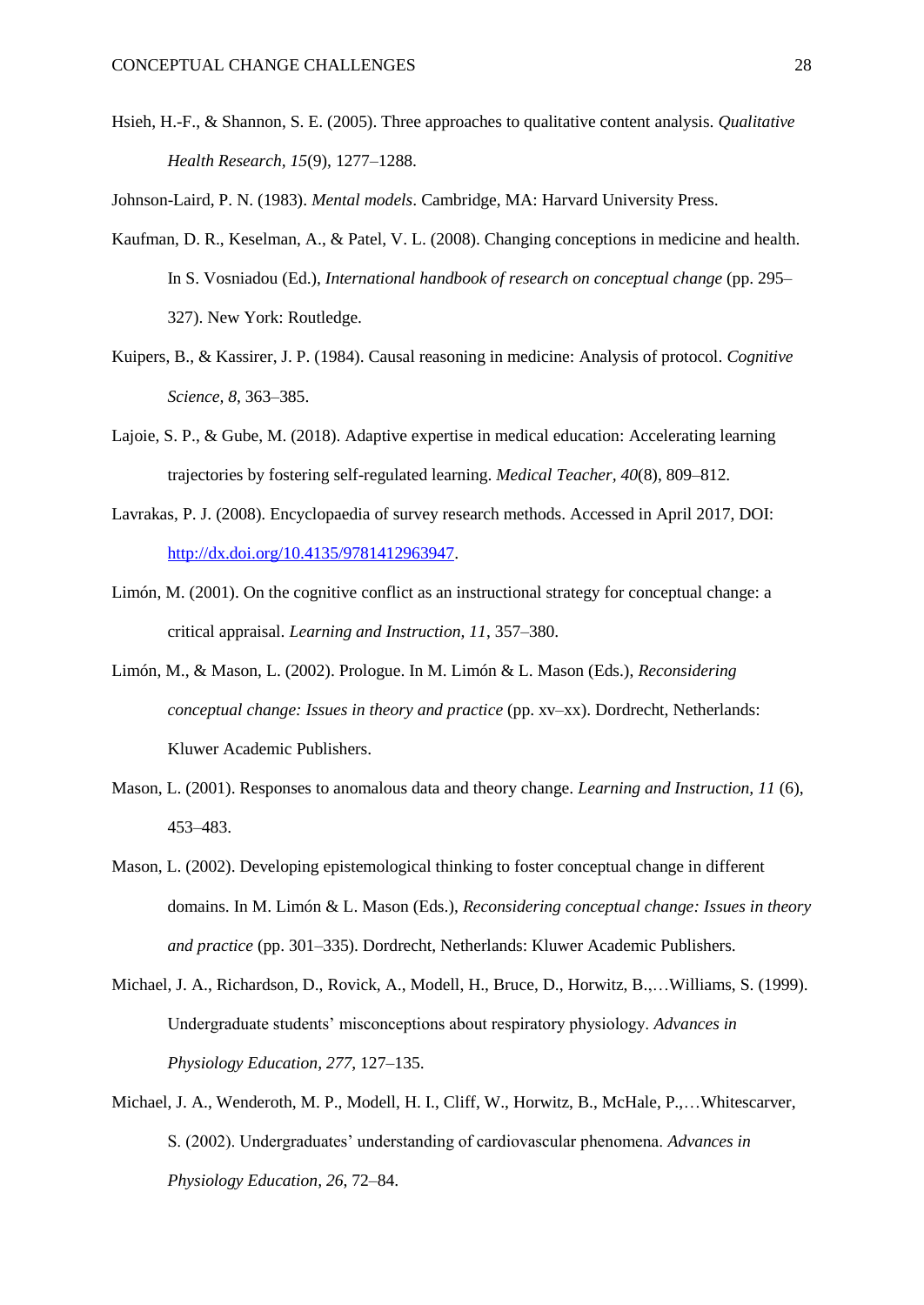- Mypoulos, M., Kulasegaram, K., & Woods, N. N. (2018). Developing the experts we need: Fostering adaptive expertise through education. *Journal of Evaluation in Clinical Practice, 24*(3), 674– 677.
- Patel, V. L., Evans, D. A., & Groen, G. J. (1989). Biomedical knowledge and clinical reasoning. In D. A. Evans, & V. L. Patel (Eds.), *Cognitive science in medicine: Biomedical modelling*. Cambridge, MA: The MIT Press.
- Posner, G. J., Strike, K. A., Hewson, P. W., & Gertzog, W. A. (1982). Accommodation of a scientific conception: Toward a theory of conceptual change. *Science Education, 66*, 211–227.
- Redish, E. F., & Hammer, D. (2009). Reinventing college physics for biologists: Explicating an epistemological curriculum. *American Journal of Physics, 77*, 629–642.
- Schmidt, H. G., & Boshuizen, H. P. A. (1993). On acquiring expertise in medicine. *Educational Psychology Review, 5*(3), 205–221.
- Schmidt, H. G., & Rikers, R. M. J. P. (2007). How expertise develops in medicine: knowledge encapsulation and illness script formation. *Medical Education, 41*, 1133–1139.
- Scott, P., Dyson, T., & Gater, S. (1987). *A constructivist view of learning and teaching in science*. Leeds: University of Leeds.
- Sinatra, G. M., & Pintrich, P. R. (2003). *Intentional conceptual change*. Mahwah, NJ: Lawrence Erlbaum Associates, Inc.
- Spiro, R. J., Feltovich, P. J., Coulson, R. L., & Anderson, D. K. (1989). Multiple analogies for complex concepts: Antidotes for analogy-induced misconception in advanced knowledge acquisition. In S. Vosniadou & A. Ortony (Eds.), *Similarity and analogical reasoning* (pp. 498–531). Cambridge, UK: Cambridge University Press.
- Södervik, I., Vilppu, H., Österholm, E., & Mikkilä-Erdmann, M. (2017). Medical studentsö biomedical and clinical knowledge: Combining longitudinal design, eye tracking and comparison with residents' performance. *Learning and Instruction*, 52, 139–147.
- Treagust, D. T., & Duit, R. (2008). Conceptual change: A discussion of theoretical, methodological and practical challenges for science education. *Cultural Studies of Science Education, 3*, 297– 328.